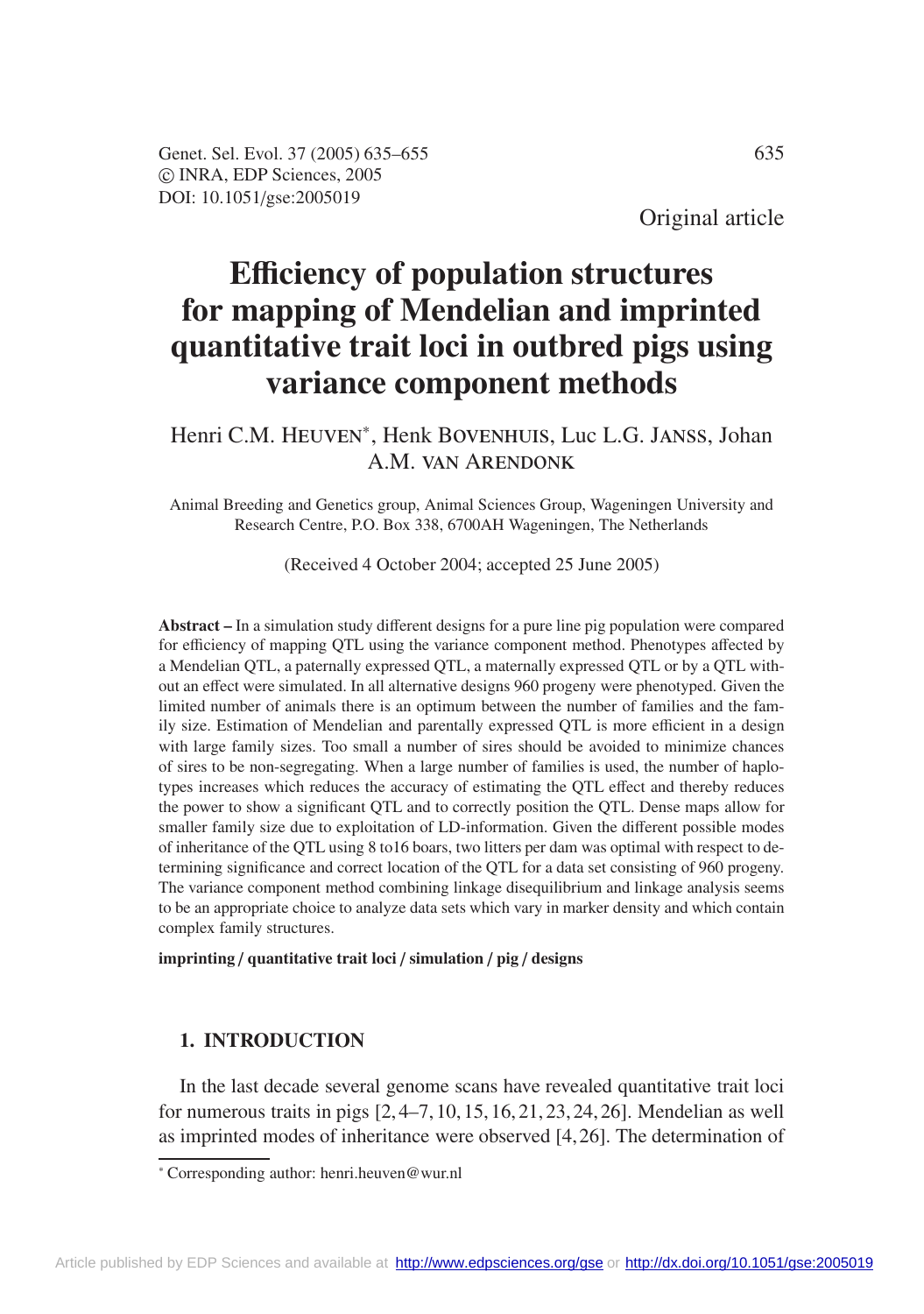the causal mutation and the mode of inheritance have been reported for only a few QTL in pigs, *e.g.* a paternally expressed mutation in an intron of the *IGF2* gene affects muscle growth, fat deposition and heart size [27]. Milan *et al.* [20] identified a possible causative mutation in the PRKAG3-gene and its effect on glycogen content in pig skeletal muscle. Since most of the pig breeding programs rely on cross breeding, the mode of inheritance can be an important factor for successfully applying marker assisted selection (MAS) with regards to QTL.

In humans it was shown that more than 50% of the genes showed preferential expression of the paternal or maternal allele [25]. Given the homology between humans and pigs this could also be the case for pigs. In order to utilize QTL for MAS the confidence regions surrounding the QTL have to be reduced and the mode of inheritance has to be determined. Theory and methods to map the position of QTL have been proposed [3, 17, 18]. The variance component (VC) method that combines linkage (LA) and linkage disequilibrium (LD) between markers and QTL is gaining considerable attention [8,11]. VC methods allow for simultaneous estimation of systematic, polygenic and QTL (haplotype) effects while accounting for more complex data structures and pedigrees, *e.g.* designs with full sibs nested within half sibs or with mixed paternal and maternal half sibs. Additionally different genetic models can easily be compared using VC methods. Small effective population sizes generate LD among parental haplotypes which can be combined with the traditional LA in the VC method as described by Meuwissen *et al.* [19].

Most pig studies were performed in crosses of divergent lines, whereas interest is now growing to validate and apply QTL mapping within commercial pig populations. Commercial pig populations exhibit relatively complex pedigree structures with relatively small (full sib) family sizes. The application of VC methods would be ideal for this type of structure, but properties of VC methods for QTL mapping have not been widely studied, VC methods have not been optimized for experimental designs of pig populations and VC methods have not been considered for mapping of imprinted QTL. Several factors can be varied while setting up mapping studies for pigs, *e.g.* the number of markers, marker spacing, the number of parents and the number of genotyped and phenotyped offspring. Usually there is a trade-off between the number of animals and the number of markers to be genotyped to keep the genotyping cost within limits. Changing the population structure will influence the ability to identify significant QTL [1, 13, 14].

The aim of this study was to investigate the efficiency of various experimental designs for mapping of QTL with different modes of inheritance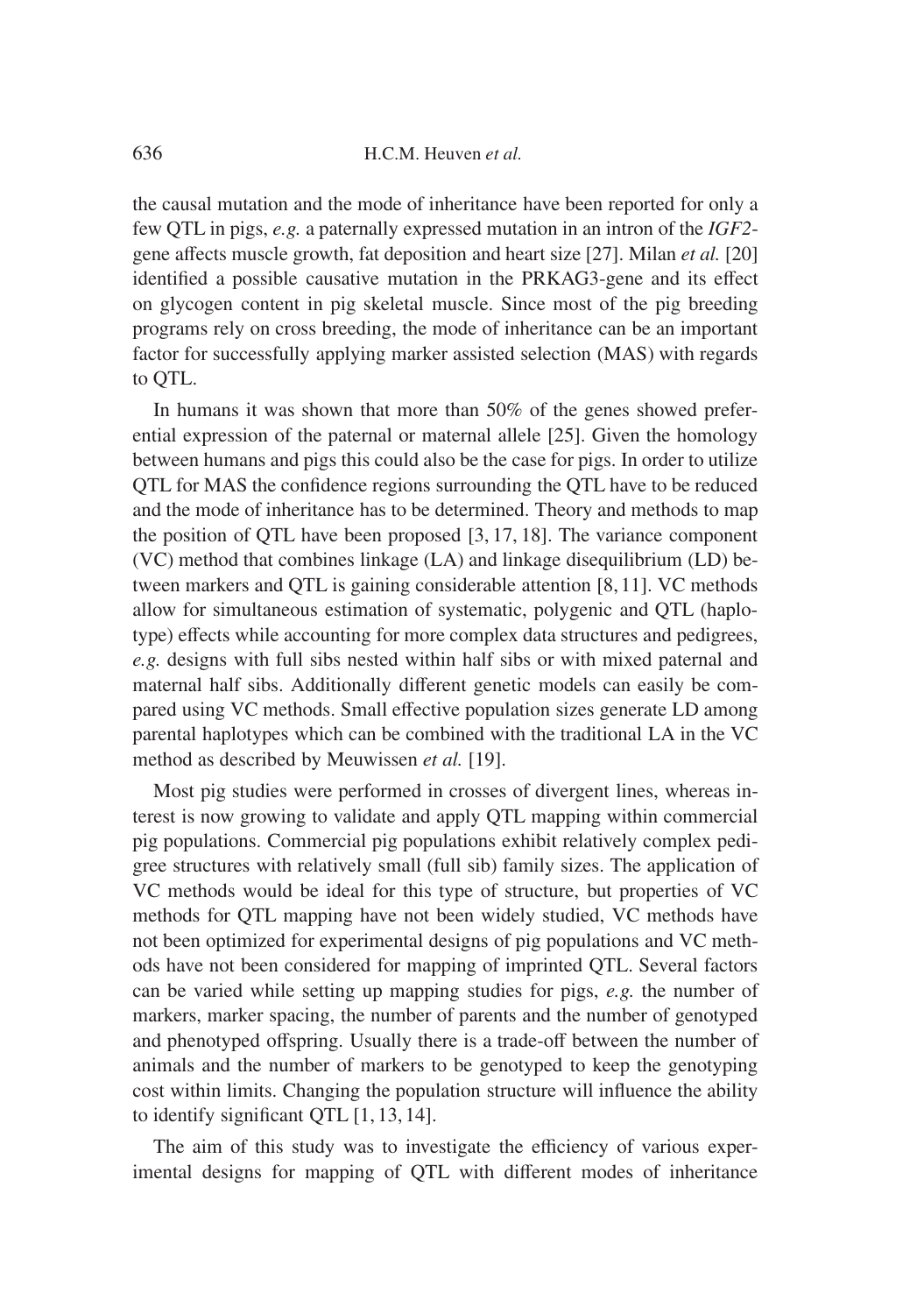(Mendelian, paternal and maternal imprinting) in pigs with Variance Component methods using simulation.

#### **2. MATERIALS AND METHODS**

## **2.1. Data simulation**

#### *2.1.1. Simulation of pedigrees and traits*

The pedigrees used in the simulation model were set up into two parts. In the first part, the population was simulated by random mating animals in 100 successive generations while in the second part different mapping populations were generated as described below. In the first part, 120 males and 120 females were used in each generation to produce the next generation. Each mating resulted in one male and one female offspring. Each male and female was used once as the parent of the next generation.

Genotypes were generated independently for eight markers, starting with six equally frequent alleles in the base generation, and one QTL on a single chromosome. A unique QTL allele was assigned to each marker haplotype in the base generation. The map distance between markers was either 2 or 10 cM. The QTL was simulated half way between marker three and marker four. Its map distance to either marker was therefore 1 or 5 cM for a marker distance of 2 or 10 cM, respectively. In each generation for each individual its paternal (maternal) haplotype was determined from the haplotypes of the sire (dam). Each haplotype was built up by randomly choosing one of the parental haplotypes. The alleles at each position were a copy of the parental haplotype taking crossing over into account. A Poisson distribution, using the distance to the next marker or QTL as parameter, was used to determine the probability of an uneven number of cross-overs.

In the final generation the QTL allele with the frequency closest to 0.2 was assigned a favorable effect on the phenotype such that an approximately constant QTL variance was generated. A null value was assigned to all other alleles. The variance due to the QTL was calculated as  $Vqtl = 2p(1 - p)\alpha^2$  for the Mendelian inherited trait and as  $Vqtl = 4p(1 - p)a^2$  for the parentally imprinted traits  $[6]$ , where  $p$  is the observed frequency of the favorable QTL allele in the (final) offspring generation and  $\alpha$  *is* the gene substitution effect. By varying  $\alpha$ , the *Vqtl* was fixed at 10% of the total phenotypic variation, which was set to be 1.0, *i.e.* a heritability of 0.1 for the QTL effect.

Polygenic effects were simulated for base animals and subsequently for each animal in consecutive generations based on the average breeding value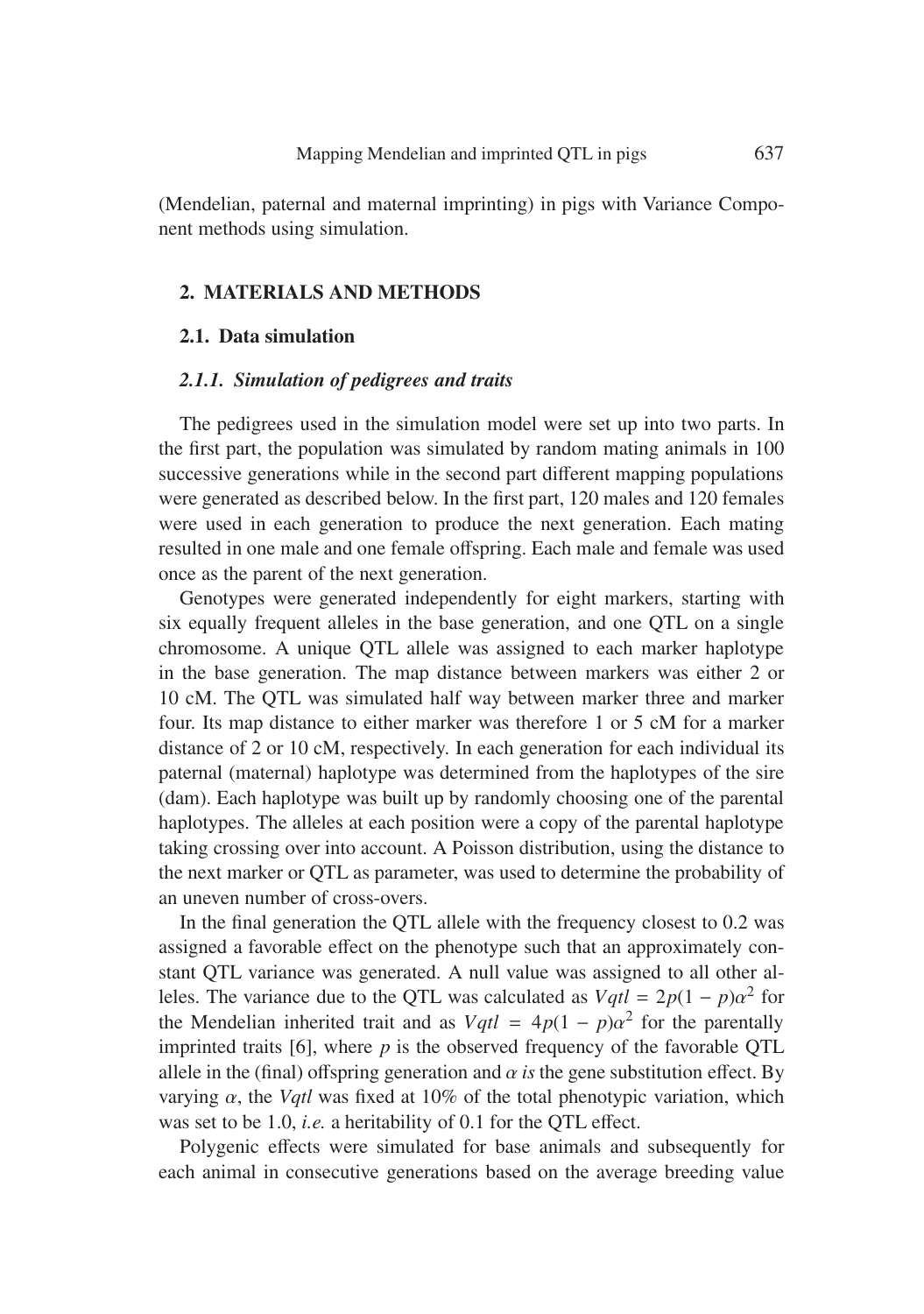|                  |     |                    | 1 litter/sow |                    | 2 litters/sow |      |    |  |
|------------------|-----|--------------------|--------------|--------------------|---------------|------|----|--|
|                  |     | Boars, Sows PHS MH |              | Boars Sows PHS MHS |               |      |    |  |
| 4                |     | 96 240 10          |              | 8                  | 48.           | -120 | 20 |  |
| 8                | 96. | -120               | 10           | 16                 | 48            | 60   | 20 |  |
| $\gamma_{\it 4}$ | 96  | 40                 | 10           | 48                 | 48.           | 20   | 20 |  |

**Table I.** Alternative family structures considered for mapping populations consisting of 960 progeny.

 $PHS =$  paternal half-sibs;  $MHS =$  maternal half-sibs.

of the parents and a Mendelian sampling term. These terms were drawn from *N*(0,0.2), *i.e.* the heritability of the polygenic effect was set at 0.2.

For each individual, four different trait phenotypes were generated:  $P_{\text{mend}}$ , P<sub>pat</sub>, P<sub>mat</sub> and P<sub>noQ</sub>. P<sub>mend</sub> is a trait with a Mendelian additive QTL-effect. P<sub>pat</sub> and P<sub>mat</sub> are traits with respectively a paternally and maternally expressed QTL-effect. No QTL was simulated for  $P_{\text{noO}}$ . Phenotypes were generated according to the following model:

$$
y = \mu + polygenic effect + QTL effect + e
$$
 (1)

where *e* is sampled from  $N(0,\sigma_e^2)$ . For P<sub>mend</sub>, P<sub>pat</sub>, and P<sub>mat</sub>  $\sigma_e^2 = 0.7$  and for  $P_{\text{noQ}} \sigma_e^2 = 0.8$ . Phenotypes were generated for offspring, *i.e.* the mapping population, only.

## *2.1.2. Mapping population structures*

Six different family structures were generated for the mapping population for each population generated in the first part. The six populations differed with respect to the number of sires, dams and offspring as is shown in Table I.

In total 100 replicates were simulated for each family structure. Starting from 120 males and 120 females allowed parents for the six mapping populations to be chosen such that they were neither full-sibs nor half-sibs. The six mapping populations were generated such that the total number of progeny equaled 960. Different boars were used to produce the two litters per sow. Phenotypic values were assumed not to be dependent on the parity of the sow.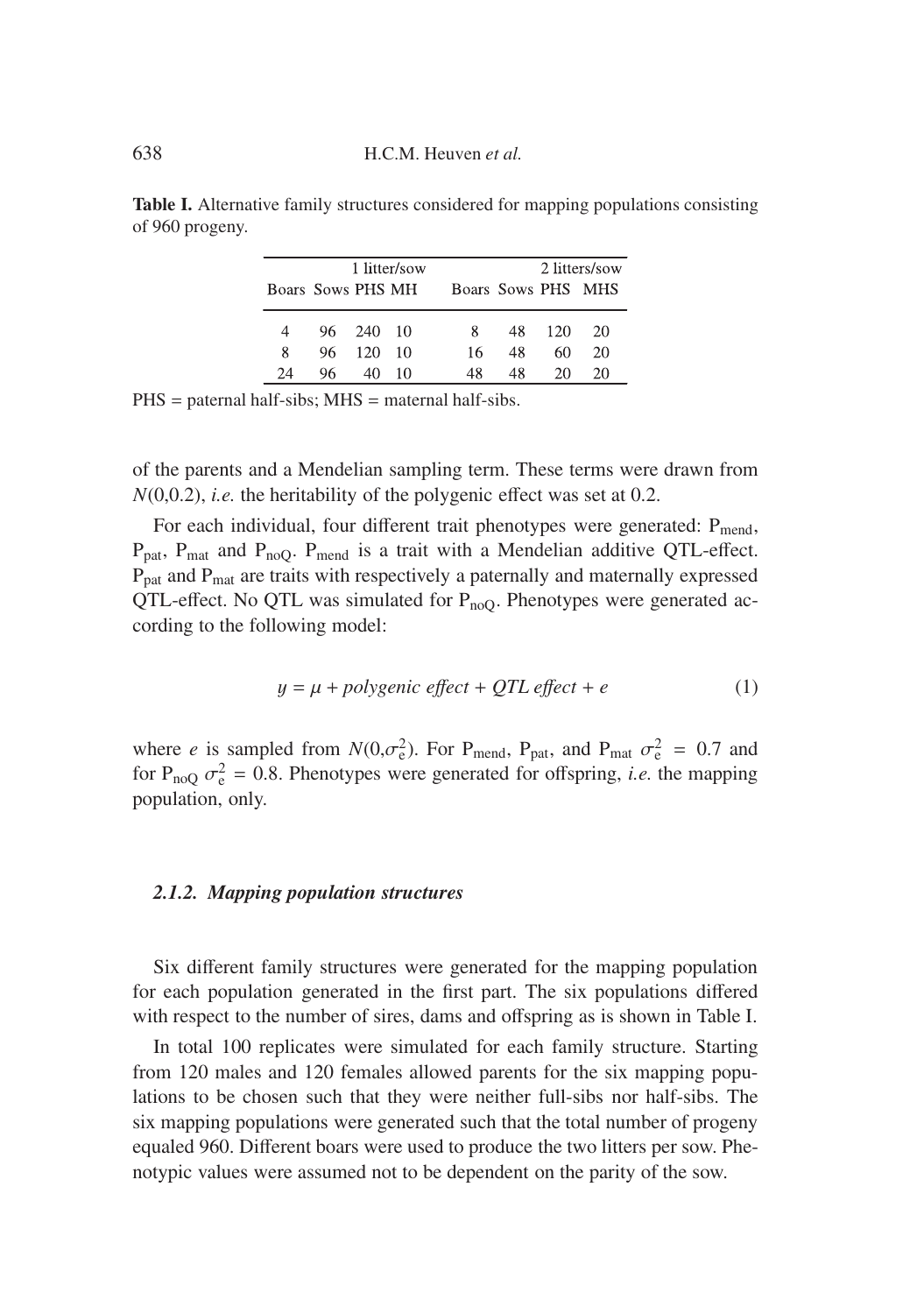#### **2.2. Analysis of simulated data**

#### *2.2.1. Statistical models*

Simulated data was analyzed using the following two models:

$$
y = Xb + Zu + Wv + e \tag{2}
$$

and

$$
\mathbf{y} = \mathbf{X}\mathbf{b} + \mathbf{Z}\mathbf{u} + \mathbf{W}_s \mathbf{v}_s + \mathbf{W}_d \mathbf{v}_d + \mathbf{e}
$$
 (3)

where **y** is a vector of N observations, **b** is a vector of fixed effect (in the present study only the mean), **u** is a vector of random effects due to unlinked genes for each animal (polygenic effect), **v** is a vector of random effects due to the QTL (haplotype effect) and **e** are residuals. In model (2) **v** contains a maternal and a paternal haplotype effect where each record is linked to a set of two haplotype effects. In model (3) a separate random effect is included for the maternal  $(v_d)$  and paternal  $(v_s)$  haplotypes to allow for differences in size of effects (allow for imprinting). The random effects  $(\mathbf{u}, \mathbf{v}, \mathbf{v}_s, \mathbf{v}_d, \mathbf{e})$  are assumed to be normally distributed with mean zero and variance  $\sigma_{\bf u}^2$ ,  $\sigma_{\bf v}^2$ ,  $\sigma_{\bf v}^2$ ,  $\sigma_{\bf v d}^2$  and  $\sigma_e^2$ . **X**, **Z**, **W**, **W**<sub>s</sub> and **W**<sub>d</sub> are design matrices for the effects of **b**, **u**, **v**, **v**<sub>s</sub>, and **v**<sub>d</sub> respectively.

The phenotypic variance of the observations using model (2) is:

$$
\mathbf{V} = \mathbf{Z} \mathbf{A} \mathbf{Z}' \sigma_u^2 + \mathbf{W} \mathbf{G}_p \mathbf{W}' \sigma_v^2 + \mathbf{R}
$$
 (4)

and

$$
\mathbf{V} = \mathbf{Z} \mathbf{A} \mathbf{Z}' \sigma_u^2 + \mathbf{W}_s \mathbf{G}_p \mathbf{W}_s' \sigma_{vs}^2 + \mathbf{W}_d \mathbf{G}_p \mathbf{W}_d' \sigma_{vd}^2 + \mathbf{R}
$$
 (5)

for model (3), where **A** is the numerator relationship matrix based on additive genetic relationships including five generations prior to the parent generation, **Gp** is the matrix containing the IBD probabilities of a putative QTL at location **p** and  $\mathbf{R} = \mathbf{I} \sigma_{\mathbf{e}}^2$  (**I** is an identity matrix).

The linkage disequilibrium information is included by calculating separately for each pair of parental haplotypes their IBD probability taking marker information and five generations of known pedigree into account.

Here we assume that marker data is available for parents and offspring only and that their phases are known. The linkage information is based on the IBD probability between a parental and an offspring haplotype given that both animals are genotyped. The method used to estimate the  $G_p$  matrix is described in detail by Meuwissen [17, 18]. The subroutines provided were combined in a package called LDLA [12].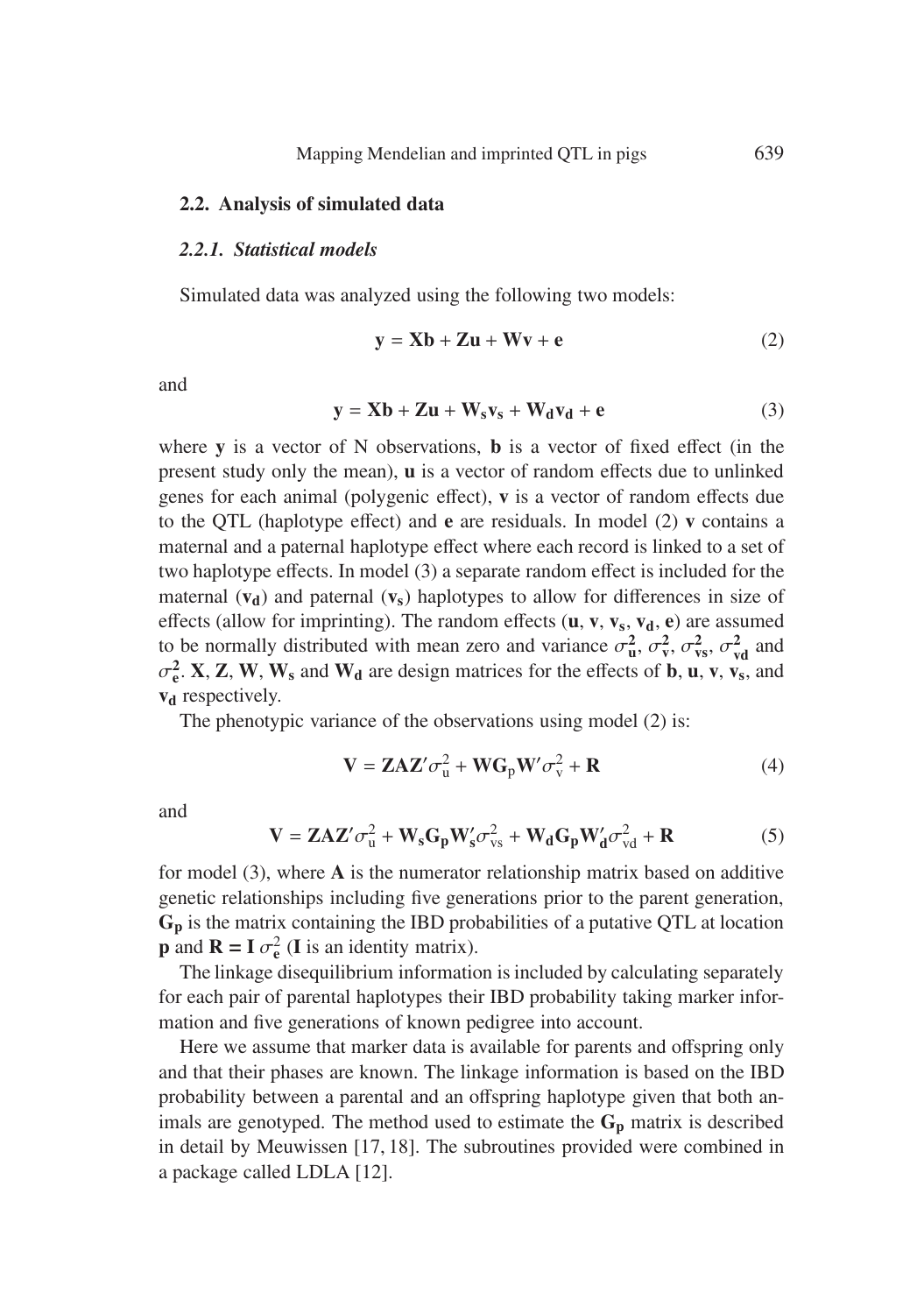Since the IBD probabilities are calculated for each pair of haplotypes at the time, the overall matrix can become non-positive definite. This situation occurs especially for a large number of generations and/or a small effective population size and/or dense marker maps. The number of generations was taken as 100 and the effective population size was taken as 240. Eigenvalues were calculated for the LD-part of each  $G_p$  matrix and when the smallest one was less than zero, all eigenvalues were bent towards their mean such that the smallest eigenvalue attained a value of 0.01.

Ignoring the covariance between the parental haplotypes results in an analysis based on linkage information only, *i.e.* LA-only. A comparison of the results of LDLA-analyses and LA-only analyses show the added value of including linkage disequilibrium information.

#### *2.2.2. Test statistics*

Assuming multivariate normality of the data ∼*N(Xb,V)* the ASRemlpackage [9] was used to calculate the maximum log likelihood and the variance components for each bracket  $(\mathbf{p})$  using the appropriate  $\mathbf{G}_{\mathbf{p}}$ . A likelihood ratio test (LRT) was calculated as follows:

LRT = 
$$
-2
$$
 \* (log likelihood (H<sub>1</sub>) – log likelihood (H<sub>0</sub>)).

Where log likelihood  $(H_1)$  is the likelihood for a model with a QTL-effect and it is calculated for each bracket. Log likelihood  $(H_0)$  is based on a model excluding the QTL-effect(s).The LRT-statistic has a Chi-square distribution with either one or two degrees of freedom depending upon the number of QTL parameters that were constrained, *i.e.* model (2) or model (3), respectively. The LRT statistic does not take into account that multiple tests are performed along the chromosome, but our simulations with no-QTL data  $(P_{noO})$  will provide an estimate of chromosome-wise false positive rate.

#### **3. RESULTS**

#### **3.1. Power**

The percentage of simulations with a significant QTL (p-values  $< 0.05$  or 0.01) for  $P_{noQ}$ , *i.e.* false positives, is given in Table II. At a significance level of 0.05 five out of 100 simulations are expected to show a significant QTL. In almost all situations explored, this is exceeded. At 0.01 the observed number is closer to the expected number. Fewer false positives were found for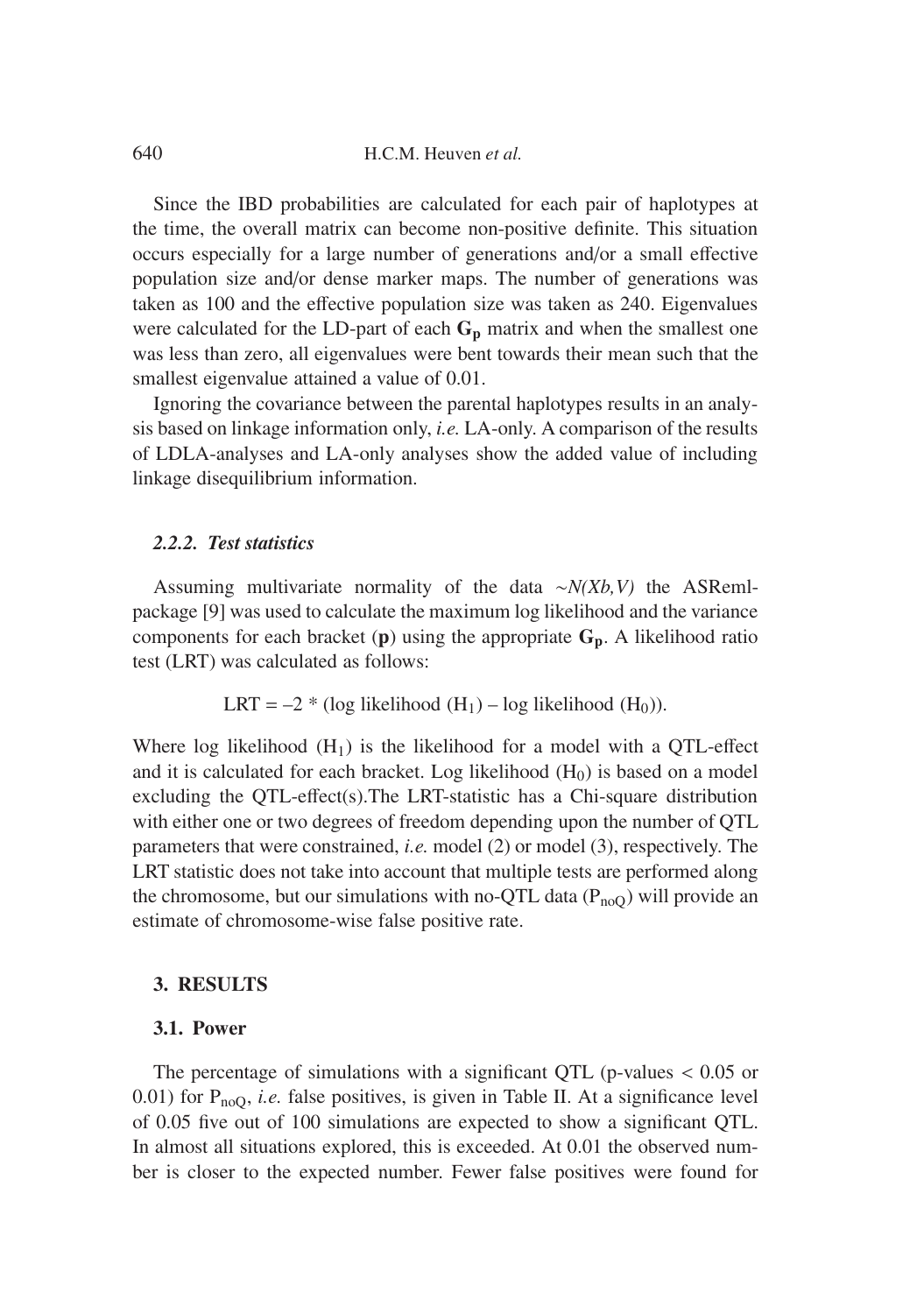|                |                | Type of analysis:                | LDLA <sup>1</sup> |                |                |                | LA-only            |                |             |                |
|----------------|----------------|----------------------------------|-------------------|----------------|----------------|----------------|--------------------|----------------|-------------|----------------|
|                |                | $Model2$ :                       | $\overline{2}$    |                | 3              |                | $\overline{2}$     |                | 3           |                |
| $#$ of         | # of           | $#$ of                           |                   |                |                |                | map distance 2 cM  |                |             |                |
|                |                | sires dams progeny $0.05^3$ 0.01 |                   |                |                | $0.05$ $0.01$  | 0.05               | 0.01           | $0.05$ 0.01 |                |
| $\overline{4}$ | 24             | 10                               | 5                 | 3              | 5              | 3              | 4                  | 1              | 4           | $\overline{c}$ |
| 8              | 12             |                                  | 10                | 1              | 7              | 1              | $\overline{4}$     | $\theta$       | 6           | $\theta$       |
| 24             | $\overline{4}$ |                                  | 3                 | 1              | 3              | $\overline{0}$ | $\tau$             | $\overline{0}$ | 7           | $\mathbf{0}$   |
| 8              | 12             | 20                               | 5                 | 3              | 6              | 3              | 7                  | $\theta$       | 6           | $\overline{2}$ |
| 16             | 6              |                                  | $\overline{2}$    | $\theta$       | $\overline{4}$ | $\overline{2}$ | 6                  | 1              | 7           |                |
| 48             | $\overline{2}$ |                                  | 9                 | $\theta$       | 10             | $\Omega$       | 5                  | 3              | 5           | $\overline{2}$ |
|                |                |                                  |                   |                |                |                | map distance 10 cM |                |             |                |
| 4              | 24             | 10                               | 6                 | $\mathbf{1}$   | 8              | $\theta$       | 8                  | $\mathbf{1}$   | 10          | 3              |
| 8              | 12             |                                  | 9                 | 1              | 6              | $\theta$       | 9                  | 1              | 8           |                |
| 24             | $\overline{4}$ |                                  | 8                 | 3              | 6              | 1              | 10                 | 5              | 9           | 4              |
| 8              | 12             | 20                               | 8                 | 1              | 7              | 1              | $\overline{7}$     | $\overline{2}$ | 5           |                |
| 16             | 6              |                                  | 9                 | $\overline{2}$ | 9              | $\Omega$       | 12                 | 1              | 9           | $\Omega$       |
| 48             | 2              |                                  | 12                | 3              | 6              | $\theta$       | 9                  | 3              | 7           |                |

**Table II.** Percentage of false positive simulations, based on 100 replicates, for a phenotype without a QTL effect  $(P_{noQ})$  for different types of analysis, models, map distances and significance levels per population type.

<sup>1</sup> LDLA analysis combines LD- and LA-information; LA-only ignores LD-information.

 $2 \text{ In model (2) a single variance component is fitted for potential and maternal}$ haplotypes, in model (3) a separate component is fitted for each. These models were tested against a model without a QTL-effect.

<sup>3</sup> Nominal significance level.

the 2 cM map when compared to the 10 cM map. Model (3) requires a more extreme test statistic to reach the significance threshold, *i.e.* two QTL components are estimated, but the number of false positives is only slightly lower when compared to model (2).

For  $P_{\text{mend}}$ ,  $P_{\text{pat}}$  and  $P_{\text{mat}}$  the percentage of simulations where the test statistic was significant (p-value  $< 0.01$ ) is given in Table III and partly in Figure 1. Substantial differences can be observed for each of the three modes of inheritance. The power for a maternally expressed QTL, *i.e.* P<sub>mat</sub>, is much smaller than what was obtained for  $P_{\text{mend}}$  and  $P_{\text{pat}}$ . A significant QTL is found in 44 to 96%, 46 to 91% and 10 to 90% of the simulations at a significance level of 0.01 for  $P_{\text{mend}}$ ,  $P_{\text{pat}}$  and  $P_{\text{mat}}$ , respectively.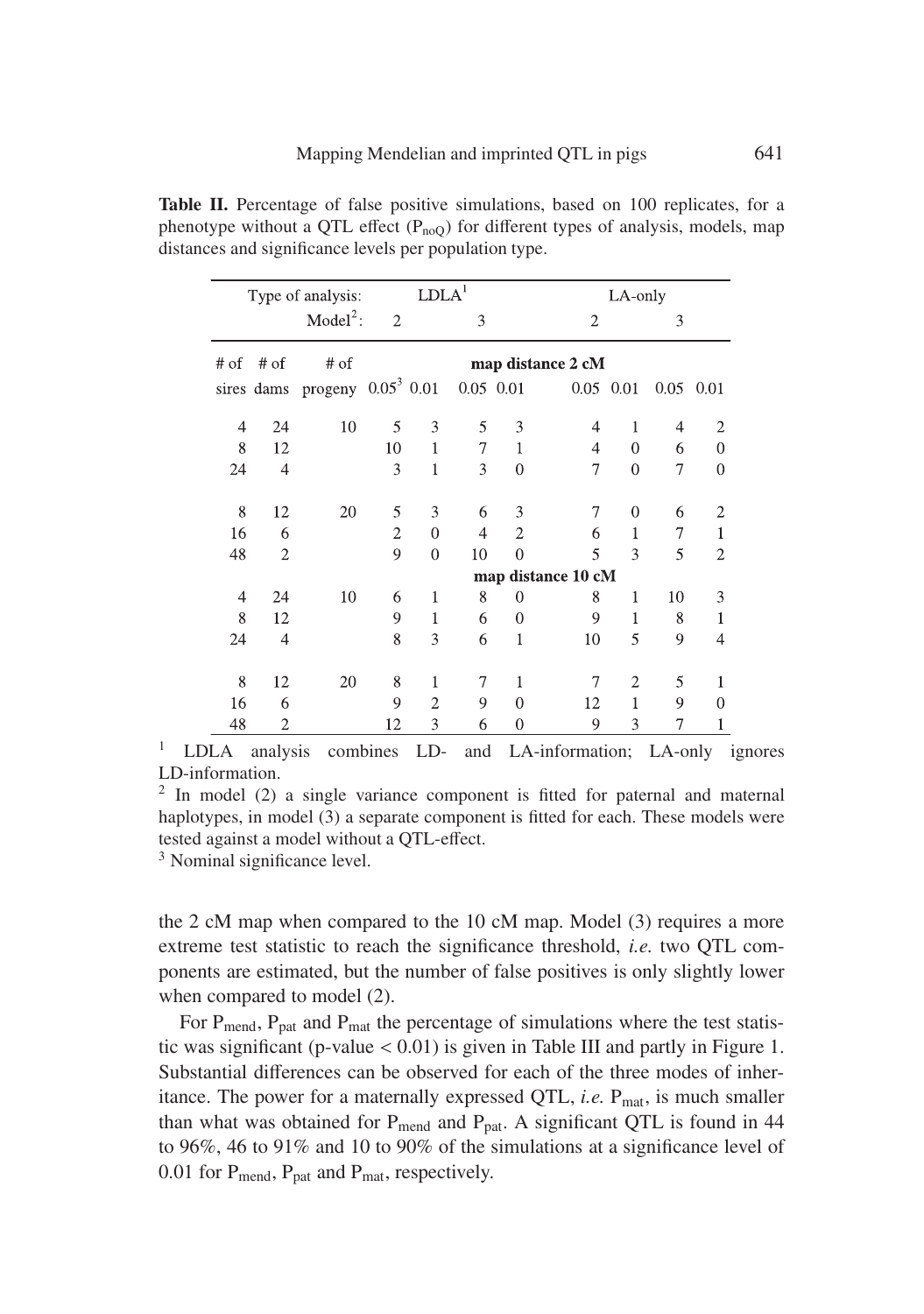

**Figure 1.** Percentage of simulations with a significant QTL ( $p < 0.01$ ) for phenotypes affected by a Mendelian QTL ( $P_{\text{mend}}$ , A), a paternal expressed QTL ( $P_{\text{pat}}$ , B) and maternal expressed QTL (P<sub>mat</sub>, C). Separate lines are given for analyses based on combined linkage and linkage disequilibrium information (LDLA) and for analyses ignoring LD information (LA-only), 2 and 10 cM map distance and for 1 and 2 litters per dam.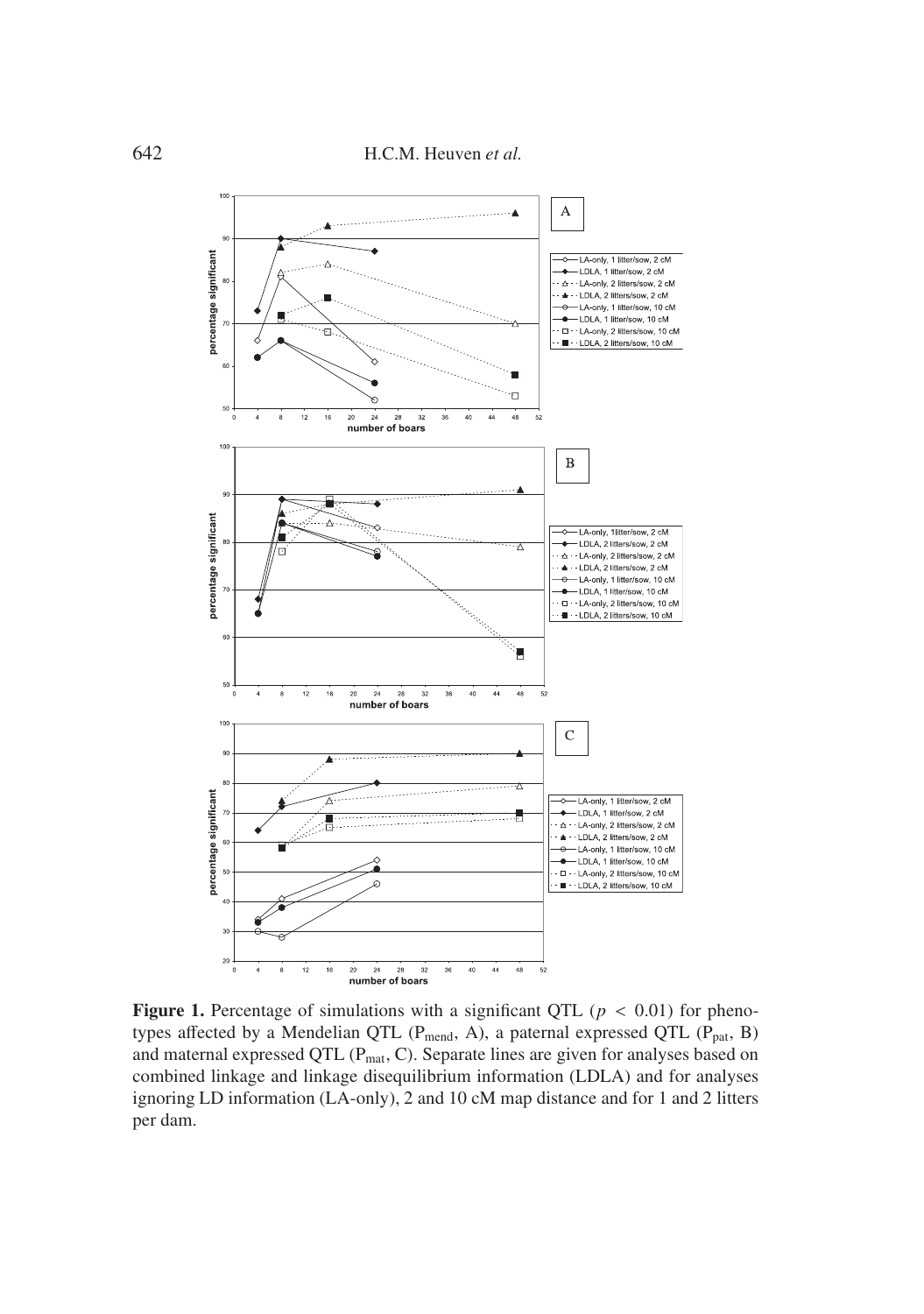|                |      | Type of analysis:                          |                | LDLA <sup>1</sup> |    |            | LA-only                      |            |    |            |  |
|----------------|------|--------------------------------------------|----------------|-------------------|----|------------|------------------------------|------------|----|------------|--|
|                |      | $Model2$ :                                 | $\overline{c}$ |                   | 3  |            | $\overline{c}$               |            | 3  |            |  |
| $#$ of         | # of | # of                                       |                |                   |    |            | $\mathbf{P}_{\text{mend}}^3$ |            |    |            |  |
|                |      | sires dams progeny 2 cM <sup>4</sup> 10 cM |                |                   |    | 2 cM 10 cM |                              | 2 cM 10 cM |    | 2 cM 10 cM |  |
| 4              | 96   | 10                                         | 73             | 62                | 73 | 60         | 66                           | 62         | 66 | 58         |  |
| $\,$ 8 $\,$    | 96   |                                            | 90             | 66                | 86 | 63         | 81                           | 66         | 77 | 60         |  |
| 24             | 96   |                                            | 87             | 56                | 70 | 48         | 61                           | 52         | 55 | 47         |  |
| 8              | 48   | 20                                         | 88             | 72                | 82 | 66         | 82                           | 71         | 79 | 64         |  |
| 16             | 48   |                                            | 93             | 76                | 83 | 63         | 84                           | 68         | 75 | 63         |  |
| 48             | 48   |                                            | 96             | 58                | 85 | 50         | 70                           | 53         | 61 | 44         |  |
|                |      |                                            |                |                   |    |            | $P_{pat}$                    |            |    |            |  |
| 4              | 96   | 10                                         | 66             | 65                | 68 | 65         | 65                           | 65         | 65 | 65         |  |
| $8\,$          | 96   |                                            | 89             | 84                | 89 | 84         | 89                           | 84         | 89 | 84         |  |
| 24             | 96   |                                            | 84             | 73                | 88 | 77         | 82                           | 73         | 83 | 78         |  |
| 8              | 48   | 20                                         | 83             | 80                | 86 | 81         | 85                           | 79         | 84 | 78         |  |
| 16             | 48   |                                            | 81             | 80                | 88 | 88         | 87                           | 81         | 84 | 89         |  |
| 48             | 48   |                                            | 79             | 48                | 91 | 57         | 74                           | 46         | 79 | 56         |  |
|                |      |                                            |                |                   |    |            | $P_{\text{mat}}$             |            |    |            |  |
| $\overline{4}$ | 96   | 10                                         | 49             | 15                | 64 | 33         | 27                           | 10         | 34 | 30         |  |
| 8              | 96   |                                            | 62             | 20                | 72 | 38         | 23                           | 16         | 41 | 28         |  |
| 24             | 96   |                                            | 52             | 24                | 80 | 51         | 21                           | 17         | 54 | 46         |  |
| $\,8\,$        | 48   | 20                                         | 62             | 42                | 74 | 58         | 38                           | 41         | 58 | 59         |  |
| 16             | 48   |                                            | 68             | 47                | 88 | 68         | 59                           | 45         | 74 | 65         |  |
| 48             | 48   |                                            | 75             | 52                | 90 | 70         | 66                           | 50         | 79 | 68         |  |

**Table III.** Percentage of simulations showing a significant QTL effect at a p-value of 0.01, per trait for different types of analysis and different models.

<sup>1</sup> LDLA analysis combines LD- and LA-information; LA-only ignores LD-information.

<sup>2</sup> In model (2) a single variance component is fitted for paternal and maternal haplotypes, in model (3) a separate component is fitted for each.

 $3 P_{\text{mend}}$ ,  $P_{\text{pat}}$  and  $P_{\text{mat}}$  are phenotypes affected by a Mendelian, paternal and maternal expressed QTL, respectively.

<sup>4</sup> Map distance among the markers.

Power is considerably higher for the 2 cM map as compared to the 10 cM map. A denser map apparently allows for a better discrimination between the presence and absence of a segregating QTL.

The additional value of LD-information is evident for all populations using a 2 cM map except for  $P_{pat}$  where including LD resulted in similar power as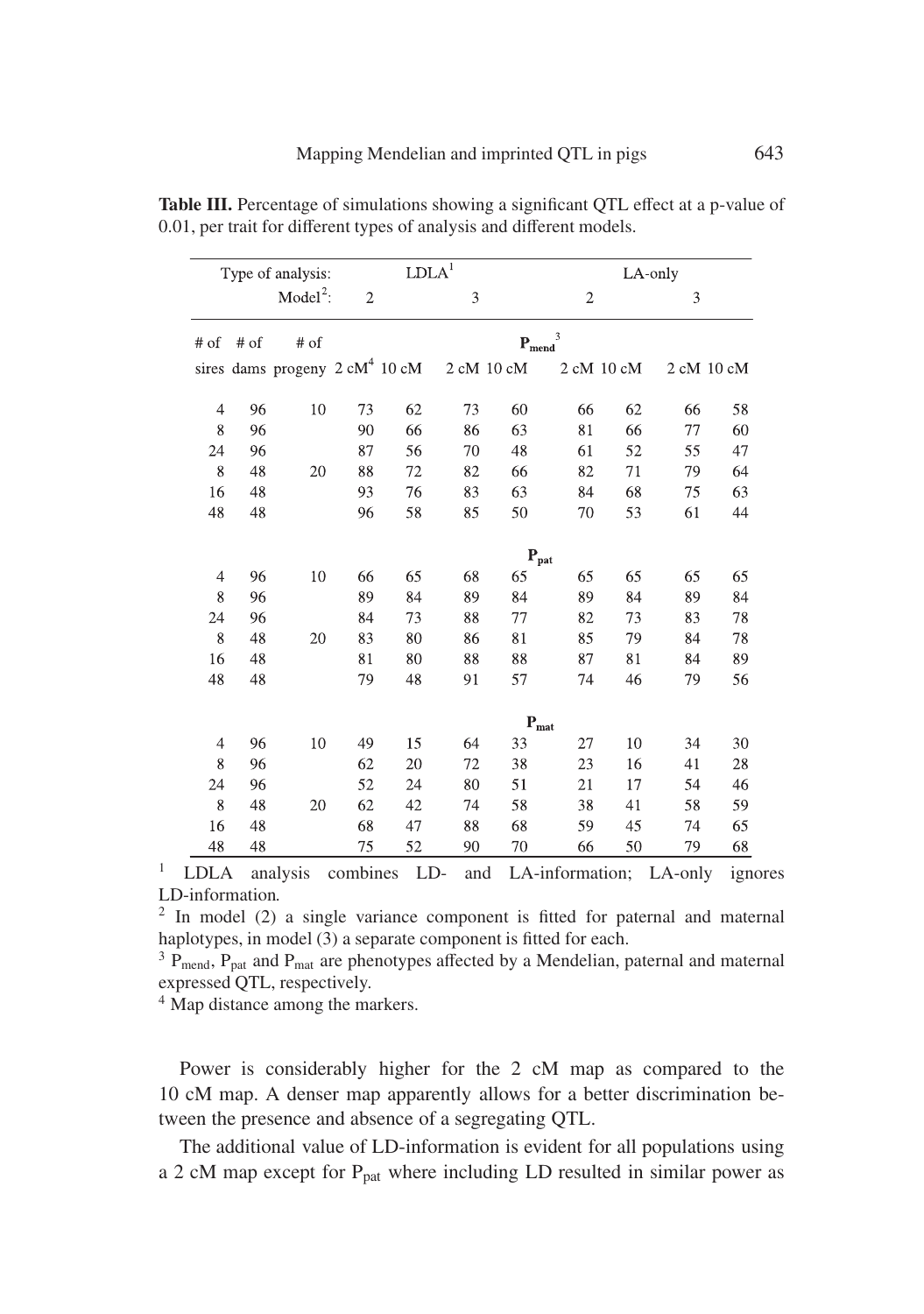644 H.C.M. Heuven *et al.*

was obtained using linkage mapping (LA-only). In the latter case the power is already high for  $P_{pat}$  due to the relatively large paternal half sib groups. LD information is therefore of added value for the population based on 48 sires.

Allowing for independent variance components for paternal and maternal haplotype effects, *i.e.* model (3), resulted in an increased power for  $P_{\text{mat}}$  and similar results for  $P_{pat}$ , compared to a single haplotype component model (model 2). The appropriate model for  $P_{\text{mend}}$ , model (2), showed a higher power than what was obtained under model (3) probably due to the lower significance threshold required as only one component is fitted and because segregation from both the dams and the sires can be utilized.

Clear differences in power were also observed for different population structures. There is an increase in power going from 4 to 8 sires and little additional power is gained when the number of sires exceeds 16. It is even declining for P<sub>mend</sub> and P<sub>pat</sub>. Using few sires increases the risk that none of them is segregating while using many sires with a few offspring each, decreases the ability to estimate QTL effects and thus the power to detect a significant QTL. However, in case the linkage disequilibrium information increases, information across families is combined which decreases the importance of family size.

More progeny per dam and half sib groups of 60 to 120, *i.e.* 16 and 8 sires respectively, gave the highest power, indicating that there should be a sufficient number of parents segregating for the QTL and the progeny groups should be of moderate size to allow reliable estimation of QTL effects. Either a low number of parents or a small number of progeny per family reduced the power. For the detection of maternally expressed QTL in pigs, maternal progeny groups should be as large as possible. For P<sub>mat</sub> the advantage of a larger maternal half sib group is more pronounced compared to  $P_{\text{mend}}$  and  $P_{\text{pat}}$ . However, maternal progeny group size is limited in pigs. The number of dams that will be used in QTL experiments is usually sufficient to find several dams that are segregating for the QTL.

## **3.2. Location**

The estimation of the correct location of the QTL is very important for the design of subsequent fine mapping experiments. In Table IV the percentage of simulations is given where the maximum likelihood ratio statistic was between the 2nd and the 5th marker, *i.e.* the correct bracket plus and minus one. The interval covered is in this case 6 and 30 cM for a map distance between markers of 2 and 10 cM, respectively. The results for  $P_{\text{mend}}$  based on model (2) and the results based on model (3) are shown for  $P_{pat}$  and  $P_{mat}$ , respectively.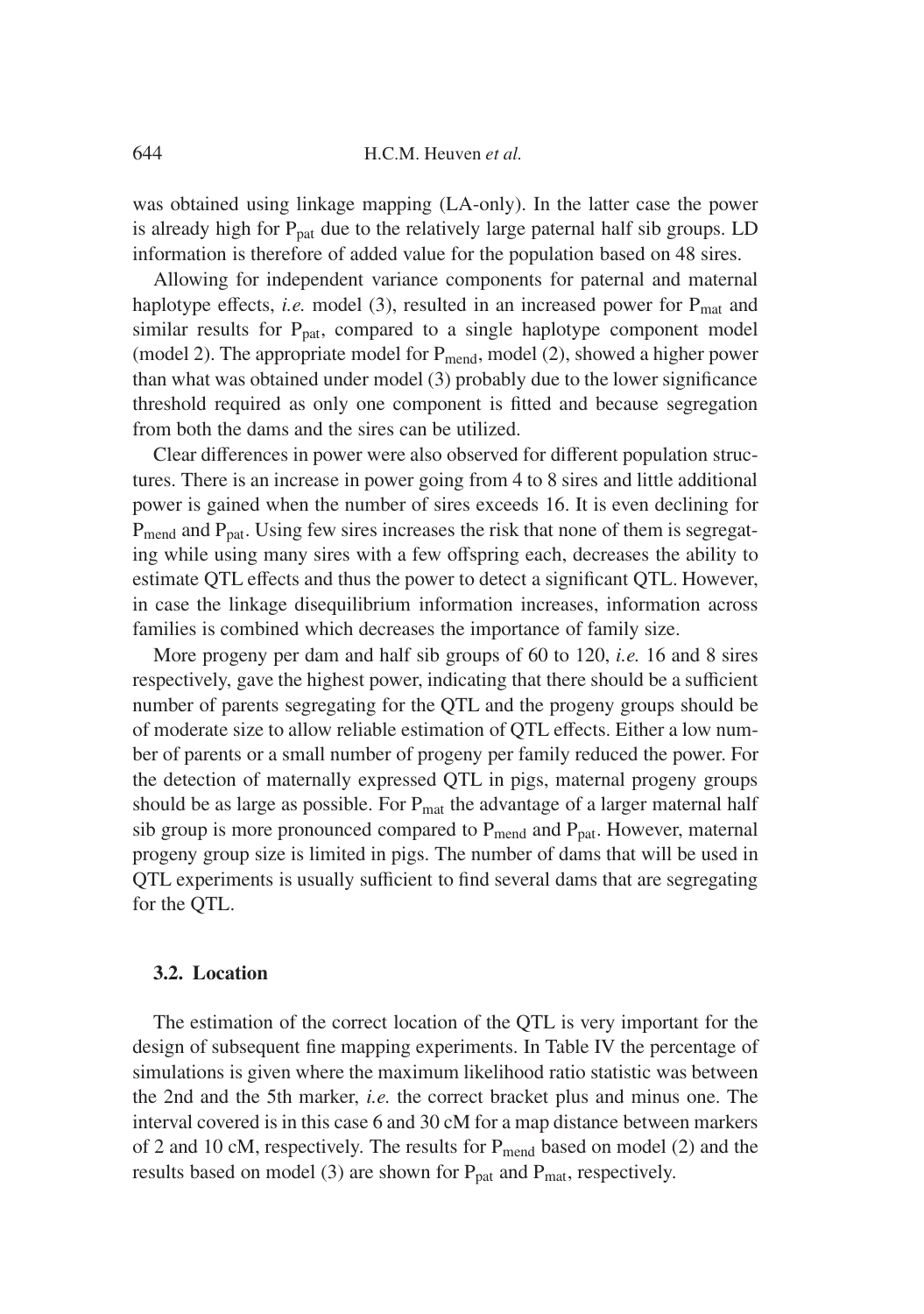**Table IV.** Percentage of the simulations with the maximal likelihood ratio test statistic between the 2nd and 5th marker at three significance levels per trait for each population, type of analyses and map distance. Model (2) was applied for  $P_{\text{mend}}$  and model (3) for  $P_{pat}$  and  $P_{mat}$ .

| Type of analysis: |            |         | LDLA <sup>1</sup> |                       |    |    |               |    | LA-only                     |             |    |    |               |    |
|-------------------|------------|---------|-------------------|-----------------------|----|----|---------------|----|-----------------------------|-------------|----|----|---------------|----|
|                   |            |         |                   | $\mathbf{P_{mend}}^2$ |    |    |               |    |                             |             |    |    |               |    |
| # of              | $#$ of     | # of    |                   | $2 \text{ cM}^3$      |    |    | 10 cM         |    |                             | 2 cM        |    |    | 10 cM         |    |
|                   | sires dams | progeny |                   | all $0.05^4$ 0.01     |    |    | all 0.05 0.01 |    | all                         | $0.05$ 0.01 |    |    | all 0.05 0.01 |    |
|                   |            |         |                   |                       |    |    |               |    |                             |             |    |    |               |    |
| 4                 | 96         | 10      | 79                | 86                    | 88 | 77 | 92            | 94 | 72                          | 76          | 77 | 80 | 94            | 95 |
| 8                 | 96         |         | 88                | 89                    | 91 | 87 | 93            | 95 | 68                          | 71          | 74 | 86 | 90            | 97 |
| 24                | 96         |         | 81                | 83                    | 85 | 86 | 89            | 88 | 71                          | 72          | 75 | 83 | 85            | 87 |
| 8                 | 48         | 20      | 80                | 81                    | 83 | 88 | 93            | 96 | 67                          | 72          | 76 | 90 | 93            | 96 |
| 16                | 48         |         | 94                | 94                    | 95 | 91 | 93            | 93 | 71                          | 70          | 74 | 89 | 91            | 94 |
| 48                | 48         |         | 97                | 97                    | 97 | 78 | 82            | 79 | 69                          | 72          | 74 | 74 | 76            | 79 |
|                   |            |         |                   |                       |    |    |               |    |                             |             |    |    |               |    |
|                   |            |         |                   |                       |    |    |               |    | $\mathbf{P}_{\mathrm{pat}}$ |             |    |    |               |    |
| $\overline{4}$    | 96         | 10      | 76                | 90                    | 91 | 76 | 93            | 95 | 71                          | 87          | 88 | 78 | 91            | 95 |
| 8                 | 96         |         | 78                | 81                    | 82 | 92 | 94            | 96 | 77                          | 79          | 80 | 90 | 93            | 95 |
| 24                | 96         |         | 83                | 84                    | 84 | 91 | 93            | 94 | 72                          | 72          | 77 | 91 | 95            | 95 |
| 8                 | 48         | 20      | 78                | 84                    | 85 | 89 | 96            | 96 | 73                          | 81          | 81 | 89 | 95            | 97 |
| 16                | 48         |         | 85                | 87                    | 89 | 92 | 95            | 97 | 82                          | 82          | 85 | 88 | 91            | 92 |
| 48                | 48         |         | 94                | 96                    | 96 | 80 | 87            | 86 | 71                          | 73          | 75 | 77 | 82            | 80 |
|                   |            |         |                   |                       |    |    |               |    |                             |             |    |    |               |    |
|                   |            |         |                   |                       |    |    |               |    | $\mathbf{P}_{\text{mat}}$   |             |    |    |               |    |
| $\overline{4}$    | 96         | 10      | 86                | 95                    | 95 | 69 | 80            | 88 | 68                          | 67          | 71 | 63 | 78            | 83 |
| 8                 | 96         |         | 88                | 89                    | 90 | 77 | 90            | 89 | 62                          | 74          | 76 | 76 | 78            | 82 |
| 24                | 96         |         | 79                | 83                    | 85 | 87 | 88            | 88 | 66                          | 69          | 69 | 84 | 86            | 89 |
| 8                 | 48         | 20      | 86                | 88                    | 93 | 80 | 84            | 88 | 69                          | 69          | 74 | 77 | 84            | 83 |
| 16                | 48         |         | 86                | 88                    | 89 | 89 | 90            | 91 | 69                          | 71          | 73 | 89 | 94            | 94 |
| 48                | 48         |         | 91                | 91                    | 90 | 87 | 91            | 91 | 72                          | 74          | 73 | 85 | 90            | 91 |
|                   |            |         |                   |                       |    |    |               |    |                             |             |    |    |               |    |

<sup>1</sup> LDLA analysis combines LD- and LA-information; LA-only ignores LD-information.

 $2 P_{\text{mend}}$ ,  $P_{\text{pat}}$  and  $P_{\text{mat}}$  are phenotypes affected by a Mendelian, paternal and maternal expressed QTL, respectively.

<sup>3</sup> Map distance between markers.

 $4$  Nominal significance level; all = averaged over all simulations.

The percentage of simulations with a significant QTL segregating and with a correct location, *i.e.* between markers 2 and 5, ranges from 62 to 97. It indicates that there is a real probability that an erroneous conclusion can be drawn about the location. Using a stringent threshold, *e.g.* 0.01, results in only slightly more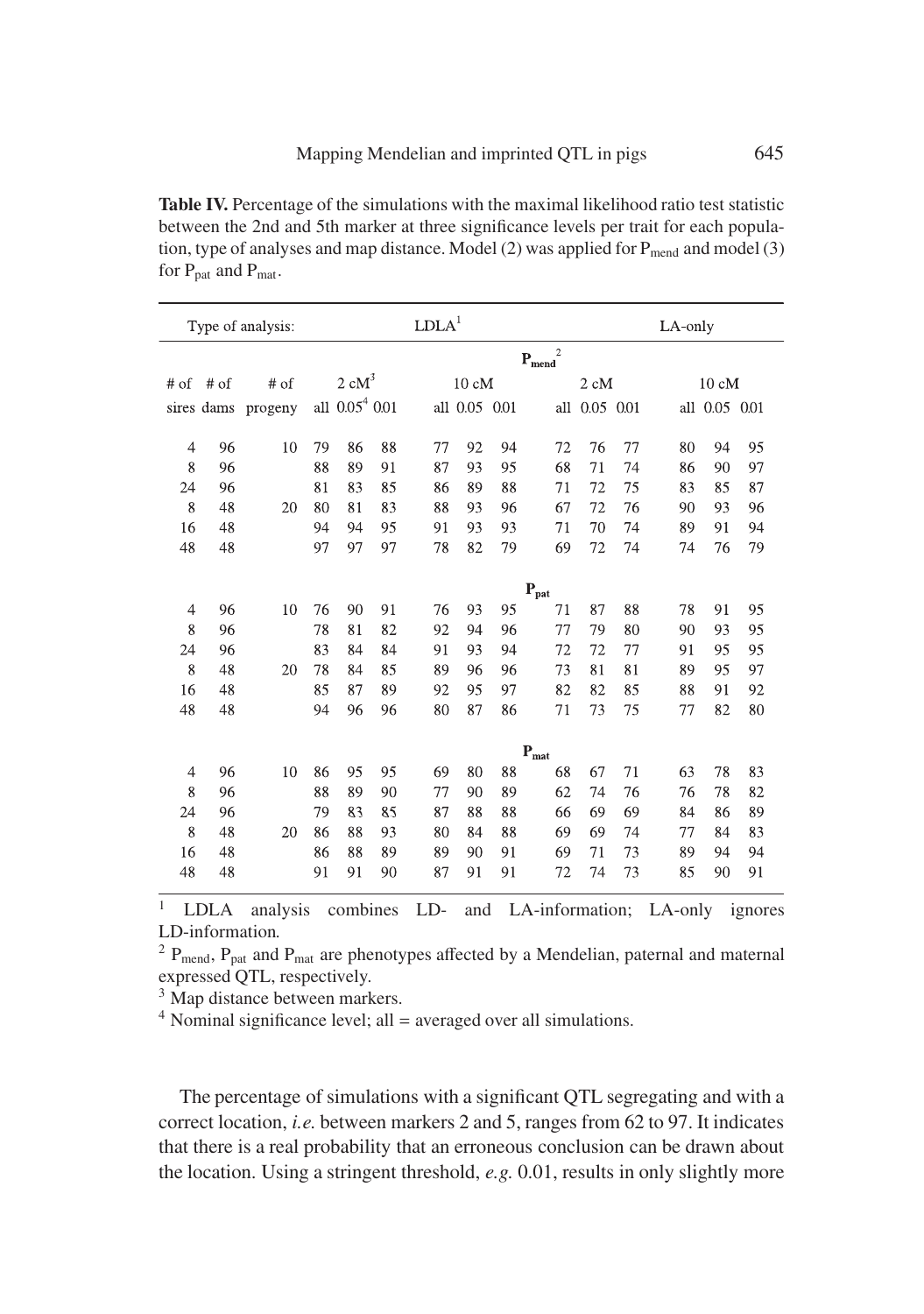simulations having a maximum at the correct location compared to the 0.05 threshold.

The results from the 2 cM map can not be compared with the 10 cM map because the interval differs. LD information has a large effect on the correct positioning of the QTL for the 2 cM map but only a minor effect for the 10 cM map.

The populations sired by eight or sixteen sires have the highest scores for correct location of the QTL and additional sires do not add much or even have a lower percentage of correct locations, *e.g.* P<sub>mend</sub> and P<sub>pat</sub> for populations with 24 or 48 sires, similarly to what was observed for power. For  $P_{mat}$  not only the power to indicate a significant QTL was lower for all populations when compared to  $P_{\text{mend}}$  and  $P_{\text{pat}}$  but also the location is estimated less accurate. For P<sub>mat</sub> only minor differences were observed among population types.

## **3.3. Estimated components**

In Table V estimated components are expressed as a percentage of the simulated components and averaged over all simulations. QTL and polygenic variance components are expressed as heritabilities. The components shown are from model (2) for  $P_{\text{mend}}$  and from model (3) for  $P_{\text{pat}}$  and  $P_{\text{mat}}$ .

Variance components estimated using the model without QTL, *i.e.* assuming the null hypothesis, were identical for the 2 cM and 10 cM map because the same 100 random seeds were used for each simulation. For the model without a QTL-effect the QTL-variance is picked up by polygenic component which therefore reflects the total genetic variance.

For models with a QTL effect, the polygenic component is underestimated to some extent for all the analyses. However, only seven generations were included for the calculation of the numerator relationship matrix (A). Therefore the additive genetic variance in generation 95 instead of the base generation was estimated.

In most cases also the estimate of the QTL variance is higher by 10–50% if linkage disequilibrium is accounted for (LDLA analyses). When averages are calculated for significant simulations only, the polygenic component is in all cases even more underestimated, and the QTL component is increased (data not shown).

Using two components to fit the QTL variance, *i.e.* model (3), instead of one results in similar estimates of the QTL variance for  $P_{\text{mend}}$  (data not shown). For  $P_{\text{mend}}$  the paternal QTL component  $(h_{vs}^2)$  is slightly larger than the maternal component  $(h_{vd}^2)$  when few sires are used and the reverse occurs if many sires are used. Fitting model (3) in this case indicated that a QTL is differently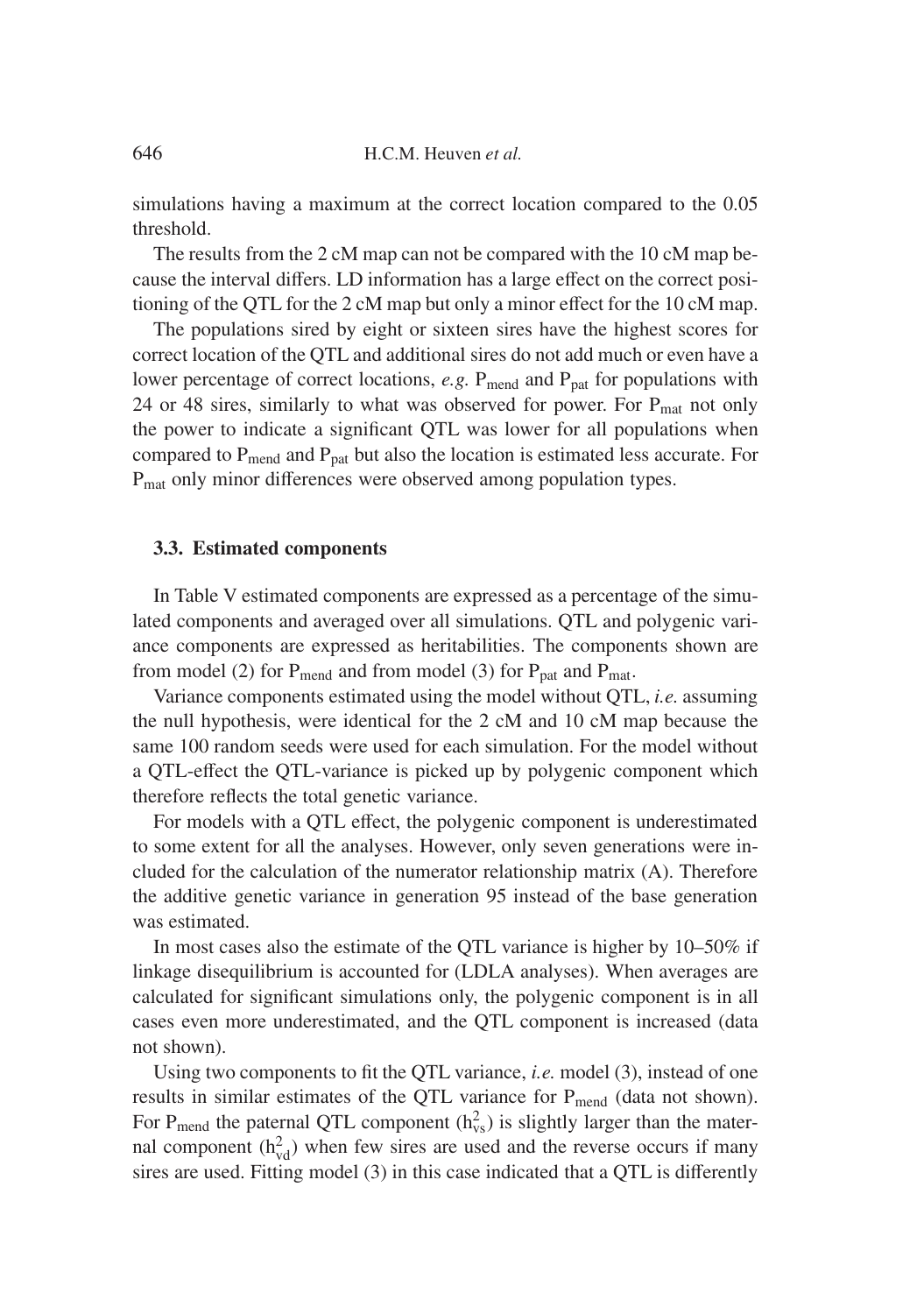|                |      |              |               | Type of analysis:    |                  |           |         | $\ensuremath{\mathrm{LDLA}}^1$ |           |         |                              |                    |           |                 | LA-only      |           |         |
|----------------|------|--------------|---------------|----------------------|------------------|-----------|---------|--------------------------------|-----------|---------|------------------------------|--------------------|-----------|-----------------|--------------|-----------|---------|
|                |      |              |               | Map distance         |                  | $2$ $cM3$ |         |                                | 10 cM     |         |                              |                    | $2$ cM    |                 |              | 10 cM     |         |
| # of           | # of | # of         | under $H_0$ : |                      |                  |           |         |                                |           |         | $\mathbf{P}_{\text{mend}}^2$ |                    |           |                 |              |           |         |
| sires          |      | dams progeny |               | $\sigma_p^2$ $h_a^2$ | $\sigma_{p}^{2}$ | ${h_a}^2$ | $h_v^2$ | $\sigma_{p}^{2}$               | ${h_a}^2$ | $h_v^2$ |                              | $\sigma_{\rm p}^2$ | ${h_a}^2$ | ${h_{\rm v}}^2$ | $\sigma_p^2$ | ${h_a}^2$ | $h_v^2$ |
| $\overline{4}$ | 96   | 10           | 101 137       |                      | 105              |           | 91 122  | 102                            |           | 87 109  |                              | 101                | 95        | 88              | 101          |           | 82 106  |
| 8              | 96   |              | 100 131       |                      | 104              |           | 84 127  | 102                            |           | 78 123  |                              | 100                | 89        | 90              | 100          |           | 79 110  |
| 24             | 96   |              | 101 136       |                      | 105              |           | 87 133  | 102                            |           | 87 113  |                              | 101                | 92        | 97              | 101          |           | 88 103  |
| $\,$ 8 $\,$    | 48   | 20           | 101 139       |                      | 105              |           | 92 126  | 103                            |           | 87 120  |                              | 101                | 98        | 88              | 101          |           | 88 105  |
| 16             | 48   |              | 101           | 138                  | 105              |           | 87 138  | 102                            |           | 86 121  |                              | 101                | 94        | 95              | 101          |           | 88 107  |
| 48             | 48   |              |               | 101 133              | 105              |           | 88 129  | 102                            |           | 81 128  |                              | 100                | 91        | 94              | 100          |           | 83 114  |
|                |      |              |               |                      |                  |           |         |                                |           |         | $P_{\text{pat}}$             |                    |           |                 |              |           |         |
| $\overline{4}$ | 96   | 10           |               | 96 118               | 106              |           | 82 131  | 104                            |           | 90 107  |                              | 101                |           | 85 103          | 101          |           | 85 100  |
| $\,$ 8 $\,$    | 96   |              |               | 96 118               | 105              |           | 76 135  | 103                            |           | 81 118  |                              | 99                 |           | 80 101          | 100          |           | 81 104  |
| 24             | 96   |              |               | 99 129               | 104              |           | 80 138  | 102                            |           | 79 122  |                              | 100                |           | 83 104          | 100          |           | 81 108  |
| 8              | 48   | 20           |               | 98 122               | 104              |           | 86 123  | 103                            |           | 85 115  |                              | 100                | 90        | 89              | 100          |           | 83 104  |
| 16             | 48   |              | 99            | 130                  | 104              |           | 84 132  | 101                            |           | 85 114  |                              | 100                | 88        | 97              | 100          |           | 88 102  |
| 48             | 48   |              |               | 101 136              | 104              |           | 84 129  | 101                            |           | 77 124  |                              | 100                | 89        | 96              | 100          |           | 80 114  |
|                |      |              |               |                      |                  |           |         |                                |           |         | $\mathbf{P}_{\rm mat}$       |                    |           |                 |              |           |         |
| $\overline{4}$ | 96   | 10           | 106 156       |                      | 106              |           | 85 157  | 103                            |           | 80 141  |                              | 102                |           | 82 123          | 101          |           | 77 134  |
| 8              | 96   |              | 104 146       |                      | 105              |           | 87 137  | 102                            |           | 79 130  |                              | 101                |           | 90 104          | 101          |           | 84 113  |
| 24             | 96   |              | 103 143       |                      | 105              |           | 80 151  | 102                            |           | 82 124  |                              | 100                |           | 83 112          | 100          |           | 81 115  |
| 8              | 48   | 20           | 105 156       |                      | 105              |           | 86 149  | 102                            |           | 89 126  |                              | 101                |           | 93 104          | 101          |           | 89 113  |
| 16             | 48   |              | 103 147       |                      | 105              |           | 81 152  | 103                            |           | 83 131  |                              | 101                |           | 88 107          | 101          |           | 81 119  |
| 48             | 48   |              | 101 132       |                      | 105              |           | 76 152  | 102                            |           | 78 132  |                              | 100                |           | 80 109          | 100          |           | 80 120  |
|                |      |              |               |                      |                  |           |         |                                |           |         | $P_{noO}$                    |                    |           |                 |              |           |         |
| $\overline{4}$ | 96   | 10           | 103           | 96                   | 103              | 87        |         | 104                            | 89        |         |                              | 103                | 84        |                 | 104          | 86        |         |
| 8              | 96   |              | 101           | 91                   | 102              | 79        |         | 102                            | 82        |         |                              | 101                | 79        |                 | 102          | 81        |         |
| 24             | 96   |              | 100           | 89                   | 102              | 74        |         | 101                            | 82        |         |                              | 100                | 74        |                 | 101          | 78        |         |
| 8              | 48   | 20           | 101           | 87                   | 101              | 75        |         | 101                            | 80        |         |                              | 101                | 77        |                 | 101          | 79        |         |
| 16             | 48   |              | 100           | 91                   | 102              | 78        |         | 101                            | 85        |         |                              | 100                | 79        |                 | 101          | 85        |         |
| 48             | 48   |              | 101           | 90                   | 103              | 74        |         | 101                            | 82        |         |                              | 101                | 75        |                 | 100          | 79        |         |

Table V. Average phenotypic variances and heritabilities as a percentage of the simulated values for each trait type of analysis, map distance and population type.

<sup>1</sup> LDLA analysis combines LD- and LA-information; LA-only ignores LD-information.

 $2 P_{\text{mend}}$ ,  $P_{\text{pat}}$  and  $P_{\text{mat}}$  are phenotypes affected by a Mendelian, paternal and maternal expressed QTL, respectively.  $P_{noQ}$  is phenotype without QTL effect. For  $P_{mend}$  results are shown based on model (2) while for  $P_{pat}$  and  $P_{mat}$  results based on model (3) are shown.

<sup>3</sup> Map distance between markers.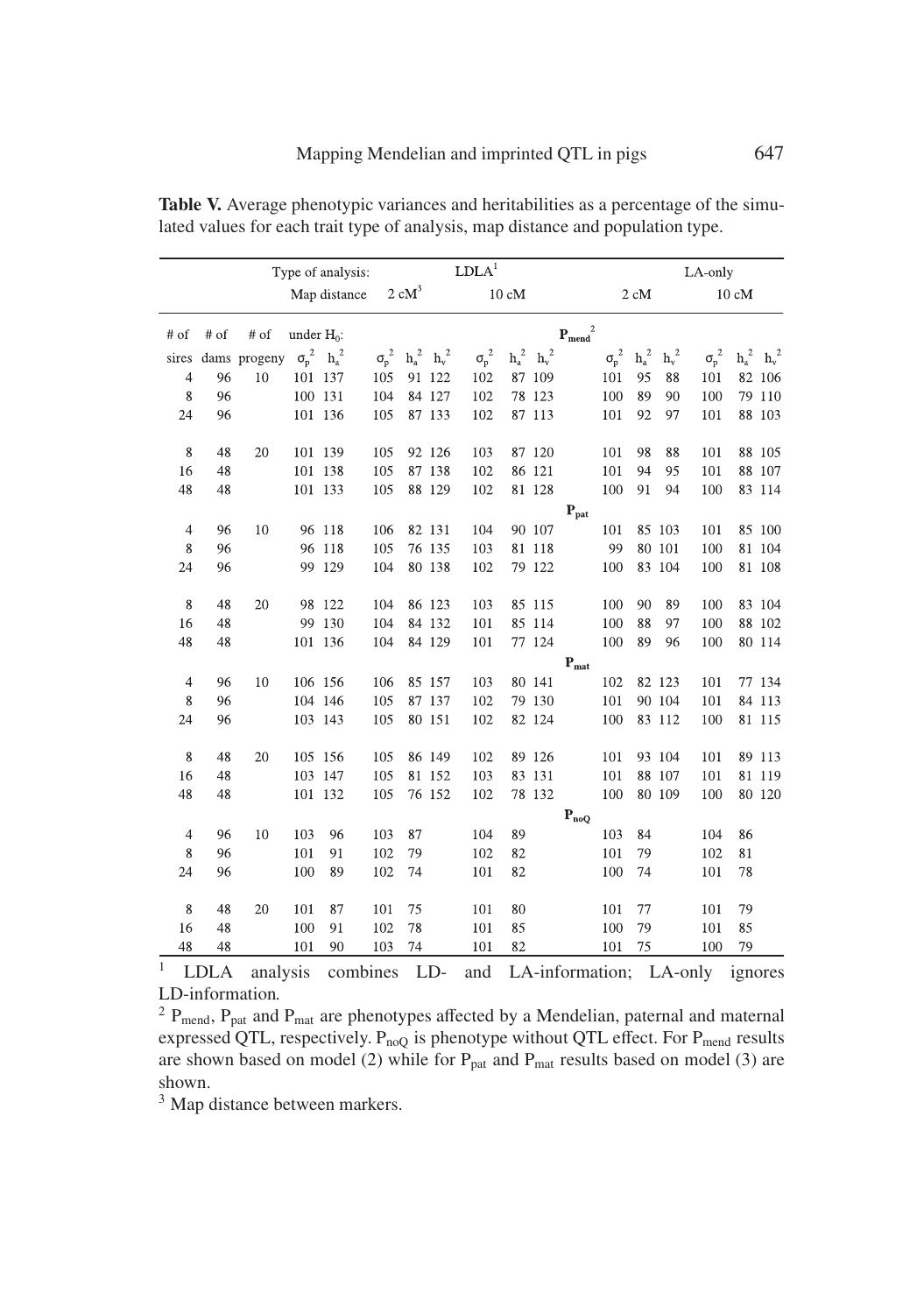

**Figure 2.** Average likelihood ratio statistics across the chromosome for LDLA and LA-only analysis and for 2 and 10 cM map distance for phenotypes affected by a Mendelian expressed QTL ( $P_{\text{mend}}$ ). The population based on 16 sires is shown.

expressed among the paternal and maternal haplotypes. When this is observed in real data the conclusion could be that maternal and paternal haplotypes are differentially expressed where it could be the result of the specific population structure. In cases of maternal or paternal expression, *i.e.*  $P_{pat}$  and  $P_{mat}$ , both the maternal and paternal components are fairly well estimated using model (3).

For each bracket the likelihood ratio test statistic, averaged over all simulations, for P<sub>mend</sub> is shown in Figure 2 for populations with 20 progeny per dam sired by 16 boars.

The shapes of the curves for  $P_{pat}$ ,  $P_{mat}$  as well as for other populations are very similar in shape but different in magnitude. The shape is fairly symmetric around position three indicating that the larger number of brackets to the right of the QTL does not add additional information to estimate the variance component. Comparing the 2cM and 10 cM map results indicate that the LRT covers approximately the same distance above the 0.01 threshold, *i.e.* ca 10 cM for LDLA and 7 cM for LA-only. This might indicate that the confidence region for the location of the QTL is not much affected by the map distance among markers. The additional value of LD information is obvious at the peak but also at position seven. At this position no QTL should be detected and due to including LD-information the LRT-statistic is lower for LDLA compared to LA-only. A lower LRT-statistic was also observed for  $P_{\text{noQ}}$  when comparing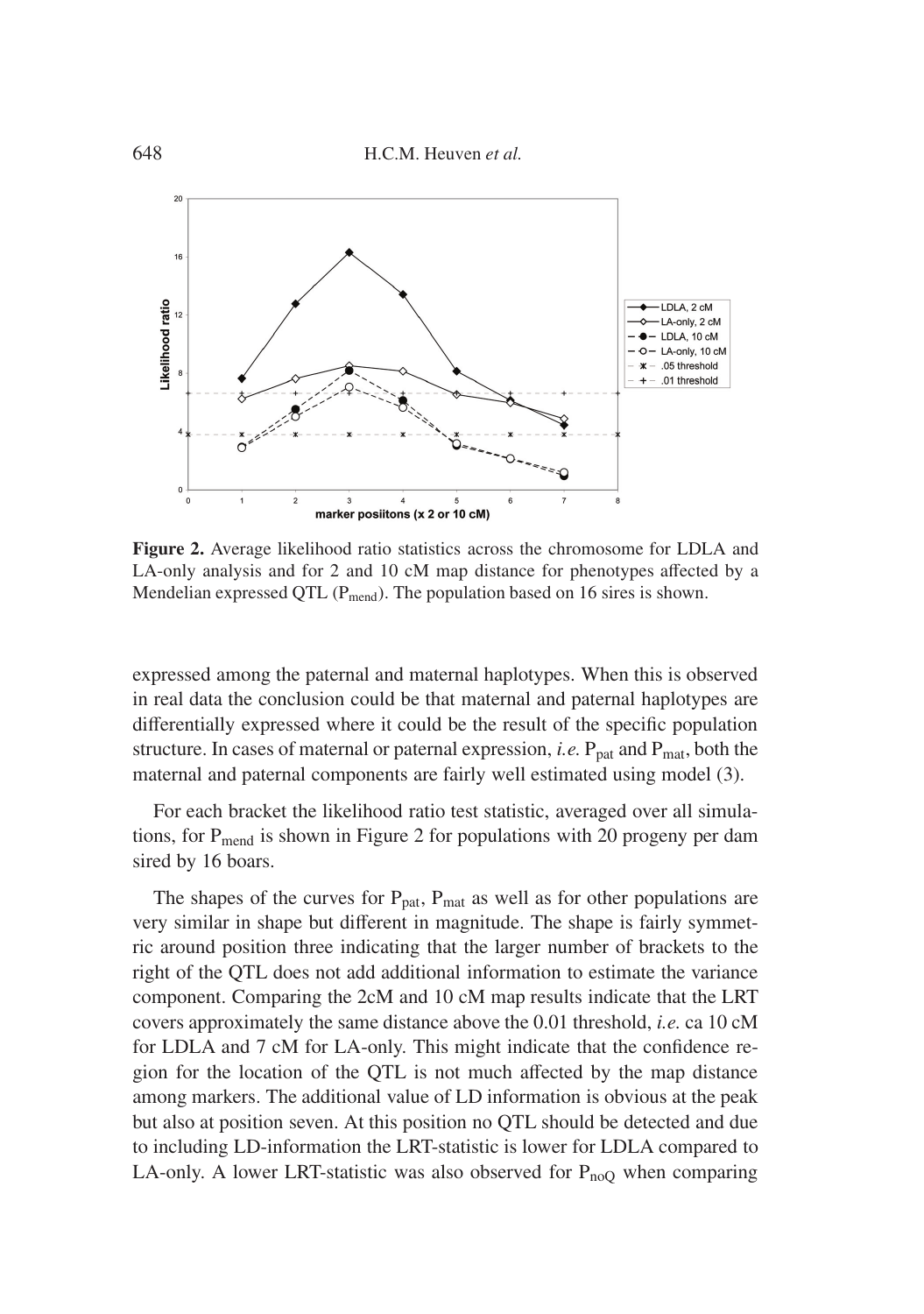LDLA with LA-only, *i.e.* fewer false positives for LDLA were observed when compared to LA-only (Tab. I).

#### **4. DISCUSSION**

#### **4.1. Choice of experimental design for pig QTL studies and accuracies**

The present study proposes a design of family structure in a pig population that could be applied to map a QTL with different modes of inheritance for two different map distances among markers. Experiments to detect QTL (and their mode of inheritance) will be restricted in size in many cases because marker assisted selection has added value in current breeding programs for traits that can be measured late in the production cycle, *e.g.* meat quality, or that can be measured on one sex only or that are very expensive to measure, *e.g.* disease resistance. The number of animals on which the phenotypes will or can be collected will therefore be limited and therefore the number of animals to be genotyped for QTL discovery will also be fixed. Given a fixed number of animals the results in Tables III and IV indicate that the number of haplotypes and the accuracy with which each haplotype can be estimated should be balanced. This balance, however, differs depending on the mode of inheritance. In this study the frequency of the favorable QTL-allele was chosen to be around 0.2. In case the QTL-allele is rare more parents should be used to increase the chance of including segregating families. The results by Lee and van der Werf [13] based on full sib or half sib pedigrees also indicated that the number of families should be balanced with family size for the highest accuracy. Van der Beek *et al.* [1] used a deterministic approach to estimate the power of different designs. In Table VI the results obtained in this study using LA-only analysis for P<sub>mend</sub> are compared with the deterministically determined values using a heritability of 0.2, a QTL-effect of 0.56 and an allele frequency of 0.2, *i.e.* the values used in the simulations. It should be noted that the deterministic approach does not fully account for the actual population structure. It considers either unrelated paternal half sib groups or unrelated full sib groups.

The power estimated by simulation is less than the power determined deterministically for populations with 10 offspring per dam, *i.e.* 1 litter/sow, and it is higher for populations with 20 offspring per dam using half sib formulas. The reverse occurred when full sib formulas were used. However, the ranking of populations with regards to power was fairly similar. Deterministic formulae provided by van der Beek *et al.* [1] are therefore useful for a quick comparison of different experimental designs but only apply for the segregation of a Mendelian QTL while ignoring LD information.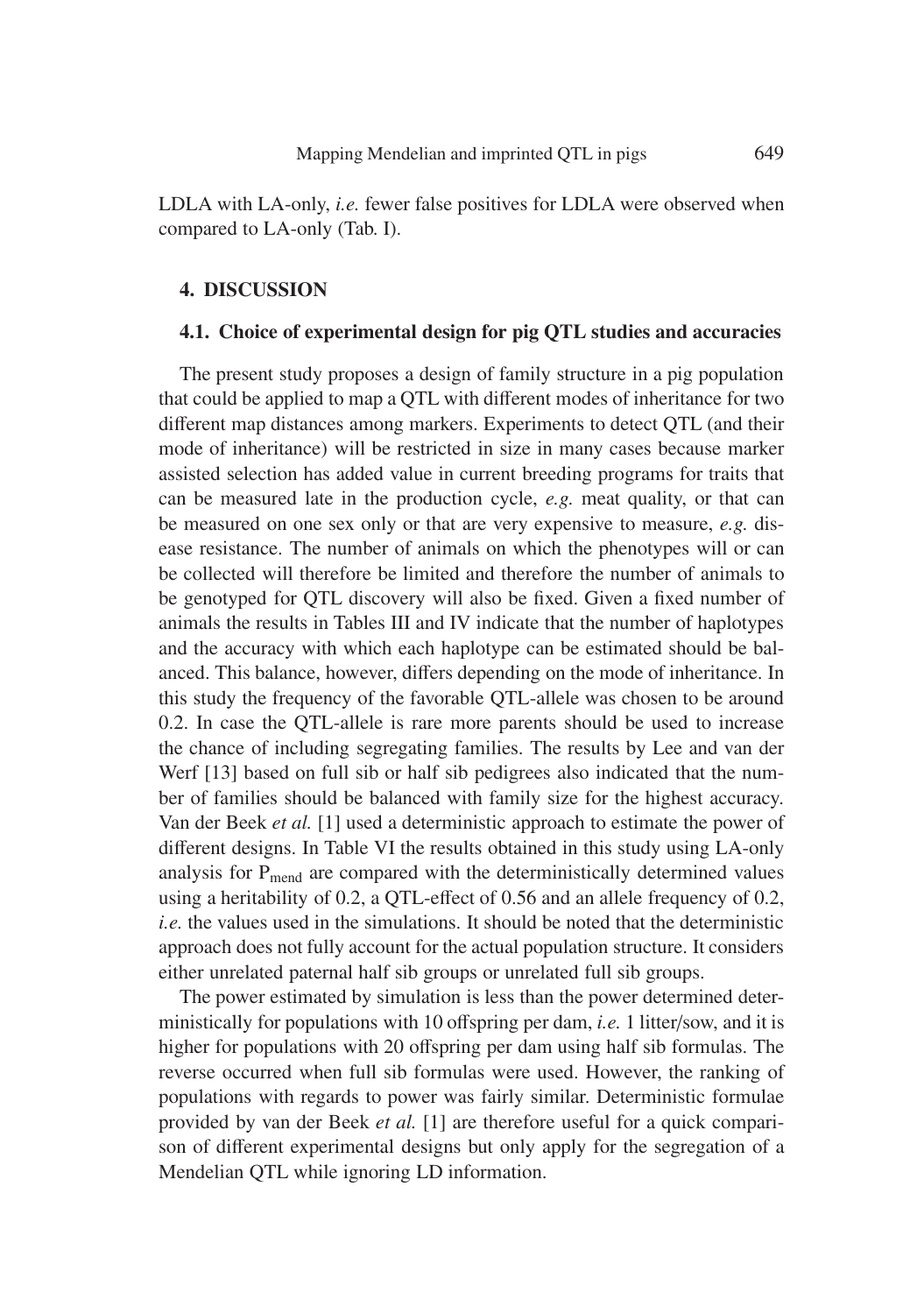|    |                   | 2 cM    |           | $10 \text{ cM}$   |      |  |  |  |
|----|-------------------|---------|-----------|-------------------|------|--|--|--|
|    | # sires Half-Sibs | determ. | simulated | determ. simulated |      |  |  |  |
| 4  | 240               | 0.73    | 0.66      | 0.71              | 0.62 |  |  |  |
| 8  | 120               | 0.75    | 0.81      | 0.71              | 0.66 |  |  |  |
| 24 | 40                | 0.61    | 0.61      | 0.56              | 0.52 |  |  |  |
| 8  | 120               | 0.75    | 0.82      | 0.71              | 0.71 |  |  |  |
| 16 | 60                | 0.69    | 0.84      | 0.64              | 0.68 |  |  |  |
| 48 | 20                | 0.43    | 0.70      | 0.38              | 0.53 |  |  |  |
|    | # dams Full-Sibs  |         |           |                   |      |  |  |  |
| 96 | 10                | 0.52    | 0.61      | 0.45              | 0.52 |  |  |  |
| 48 | 20                | 0.76    | 0.70      | 0.70              | 0.53 |  |  |  |

**Table VI.** Deterministic and simulated power for a phenotype affected by a Mendelian segregating QTL (P<sub>mend</sub>) for each map distance and population type using linkage information only and a single variance component model (model 2).

<sup>1</sup> Deterministic calculations based on formulæ given by van der Beek *et al.* [1].

Including more litters per dam seem to be advantageous assuming that the phenotype of the offspring is not affected by the parity of the dam. Alternatively, parity could be corrected for. Using more litters per dam decreases the number of maternal haplotypes and increases the number of observations per haplotype. It therefore increases the ability to estimate its effect more accurately. Using different boars to sire the different litters allows for including a maternal genetic component in the model which would otherwise be confounded. Using different sires for subsequent litters also increases the ability to determine the phase of the markers and therefore the construction of haplotypes. In this study, however, this aspect was not considered because linkage phases were assumed to be known.

The objective of genome scans is not only to discover significant QTL but also to locate the position as accurately as possible. Especially for a dense map linkage disequilibrium is of added value to estimate the correct location. In general it seems that populations based on many sires  $(> 16)$  and therefore smaller families are less suited to estimate the correct location.

#### **4.2. Significance level and hypothesis testing**

In QTL studies, there is a serious risk of obtaining false positive QTL by chance due to the large number of tests as well as the large number of traits that are analyzed. Detection of spurious QTL was demonstrated in this study by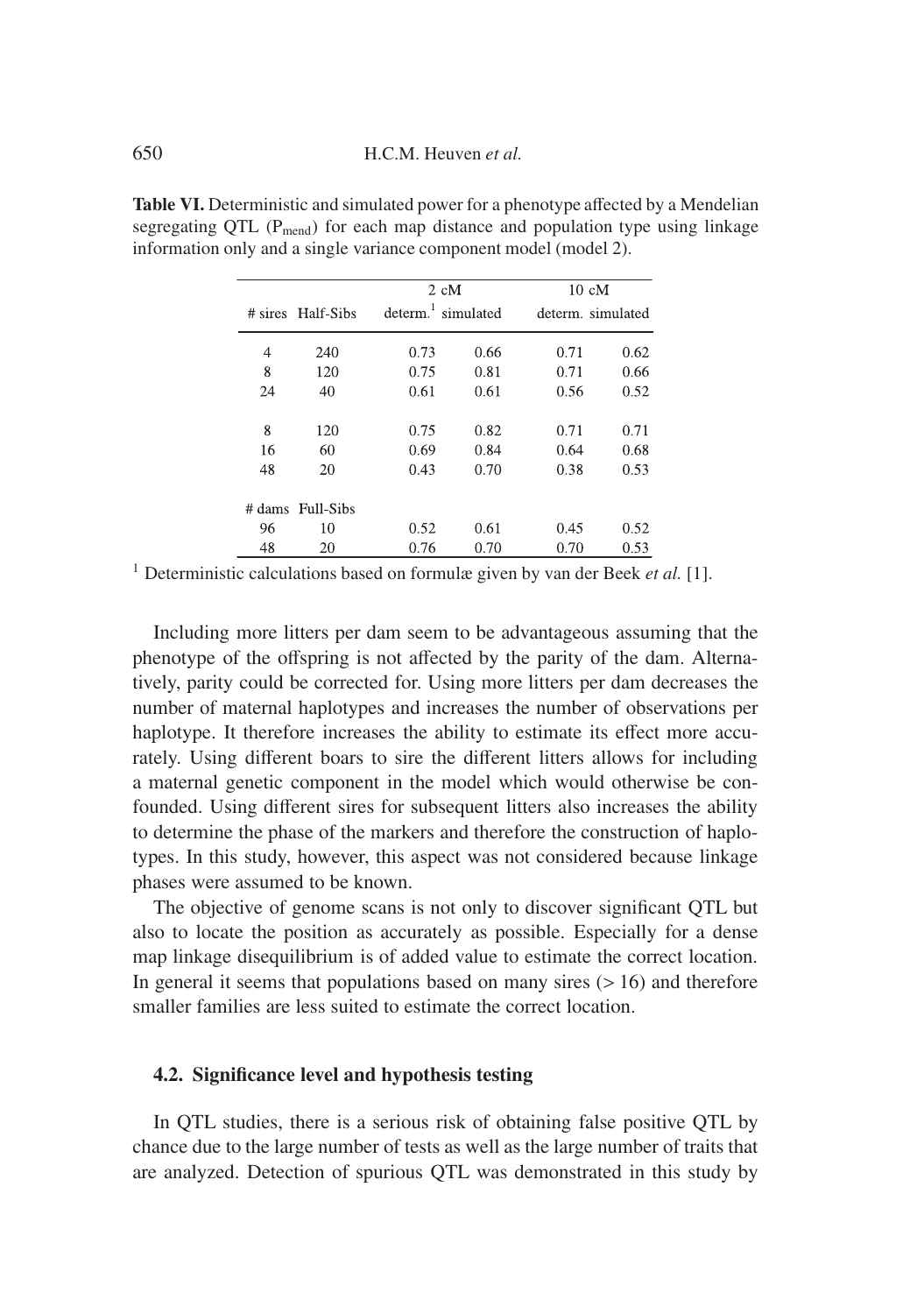showing significant QTL for the trait  $P_{\text{noO}}$ , *i.e.* a trait for which no QTL effect was simulated. This level of QTL detection is an estimate of the chromosomewise false positive rate. At a significance level of 0.05 and a map distance of 10 cM the expected number of simulation with false positive QTL was exceeded for all populations. Unlike in QTL-mapping using regression, it is not obvious how permutation tests can be implemented to determine this threshold p-value. Permutation within the smallest subclass as defined by the fixed effects might be an option. However, variance component estimation is rather time consuming given the current software. Choosing a significance level of 0.01 might be a simple solution to take multiple testing and an acceptable level of false positives into account. Alternatively, a quick method for computing approximate thresholds by Piepho [22] could be applied.

In this study the mode of inheritance was assumed to be known when a hypothesis regarding the presence or absence of a QTL were tested which is not the case in real life situations. A decision tree involving sequential hypothesis testing, as described by Thompsen *et al.* [26] might be applied. However, it seems more logical to take the 'full model' (comparable to our model 3) as the *a priori* model for gene expression. When the paternal component is not significantly different from the maternal component, the hypothesis of a Mendelian inheritance could be accepted. When they are different the sequential hypothesis testing of the full model against a model with either the maternal or paternal component only, could be applied.

#### **4.3. Additional value of LD information**

Variance methods which fit QTL as random effects can account for complex relationships between individuals in outbred populations [8,11]. LD takes historic recombinations into account while linkage analysis adds information especially for regions with a low marker density (>10 cM).

The size of a region that is IBD can be calculated from  $c =$  $1/(2^*$  mutation age) [13]. In this study c is  $1/(2^*100) = 0.005$  M, *i.e.* 0.5 cM. The probability that two random drawn haplotypes contain such a region is given by  $P_{\text{ibd}} = 1/(4^*N_e^*c + 1)$ , *i.e.* in this study  $P_{\text{ibd}}$  equals about five percent. Additional value of LD is therefore limited for the 10 cM map as was observed in this study. The result based on the 2 cm map showed that LD information is of added value confirming the results obtained by Lee and van der Werf [13]. The map distance used in that study was 1 cM between markers. However, up to now genome scans with multi allelic markers mapped at less than 10 cM in pigs are rare.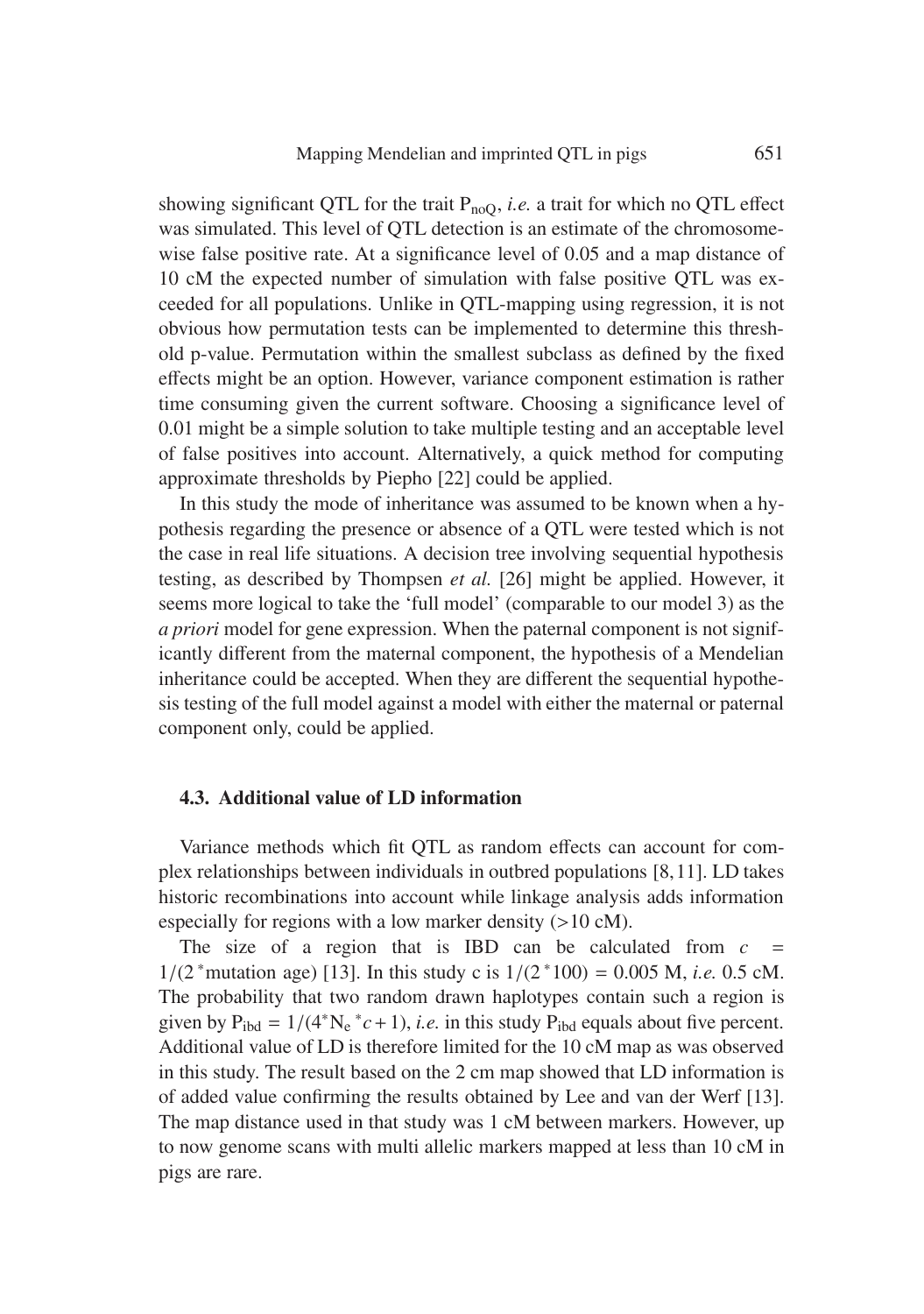The advantage of using LD information can also be observed for populations with 48 sires and a 2 cM map. This population shows the largest difference between LDLA and LA-only results both in power and accuracy of location. The effect of the LD information is that the effective number of haplotypes is reduced due to the covariance among haplotype when applying LDLA. In LA-only analysis the same number of families is segregating but few offspring are available to estimate the haplotype effects.

## **4.4. Variance components**

Using LDLA resulted in most cases in an overestimation of the QTL variance component as is shown in Table V. This was not the case for most of the LA-only analysis. The difference between LDLA and LA-only is that the covariance among the parental haplotypes is assumed to be zero for LA-only while marker and pedigree information is used to estimate this covariance in the case of LDLA. Including this covariance seems to have the effect that part of the polygenic variance is accounted for by the QTL component. This seems to be the case especially for  $P_{\text{mend}}$  and  $P_{\text{pat}}$  (Tab. V). The shifting of polygenic variance to QTL variance is more pronounced for simulations where a significant QTL was detected. Simulation with a more significant QTL showed an even more overestimated QTL component while the polygenic component was more underestimated.

In retrospect the overestimation of the QTL component(s) when LDLA was applied could have been expected. Including genetic relationships among parental haplotypes, *i.e.* the LD part in **G**, forces the variance component method to estimate the QTL-component in a base (unrelated) generation. However, the QTL-variance in this study was set at 0.1 in the offspring generation without taking LD into account.

In this study the model with a single QTL-effect (model 2) was compared to a model which allowed separate components for paternal and maternal QTL effects. Especially if QTL are differentially expressed the latter model is more appropriate. However, differences in estimated maternal and paternal QTL components also depended to a small extent on the structure of the mapping population, *i.e.* the information used for estimating the maternal and paternal component differs. A mapping population with an equal number of maternal and paternal haplotypes would therefore be optimal. In experiments involving pigs this could be approximated by including more litters per dam.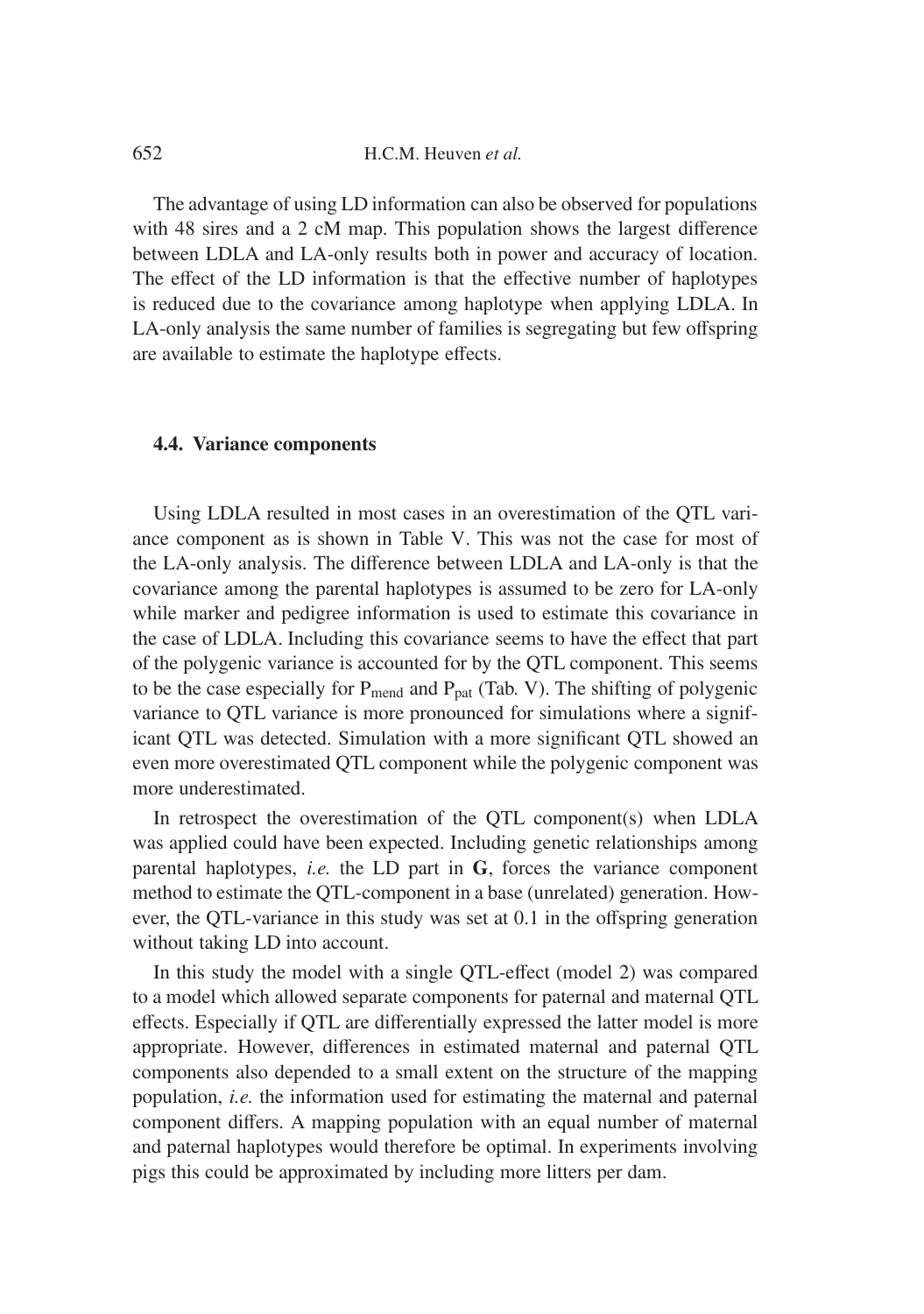### **5. CONCLUSION**

The present study shows how the power of finding a QTL and locating it in a certain chromosomal region depends on the population structure and the mode of inheritance of a QTL.

Estimation of parentally imprinted QTL is more efficient in designs with large family sizes. Given a fixed number of animals that can be phenotyped, for example due to the high costs of collecting data, the number of families should be balanced with the family size. Too small number of sires  $(< 8)$  should be avoided. In case a large number of families is used, *i.e.* many parents, the number of haplotypes increases which reduces the accuracy of estimating the QTL effect and thereby reduces the power to show a significant QTL and to correctly position the QTL.

It is argued that including more litters per dam sired by different boars is advantageous assuming that the phenotype of the offspring does not depend on the parity of the dam.

Including LD information is advantageous because it increases both the power to detect a QTL and the ability to position the QTL while slightly decreasing the number of false positives. This is especially true for denser maps which generate more LD information. Use of information across families reduces the importance of family size.

In most studies marker density will vary from very dense to sparse. The variance component method combining linkage disequilibrium and linkage information seems to be the appropriate choice to analyze such data sets. It also adequately handles mixtures of paternal and maternal half sibs and full sib family structures which are common in pig populations.

## **ACKNOWLEDGEMENTS**

Financial support by the Netherlands Technology Foundation (STW) was highly appreciated. Additional support was provided by the pig breeding companies Hypor and Topigs. Reviewers are thanked for comments and suggestions for improvement.

#### **REFERENCES**

[1] Beek S. van der, van Arendonk J.A.M., Criteria to optimize designs for detection and estimation of linkage between marker loci form segregating populations containing several families, Theor. Appl. Gen. 86 (1993) 269–280.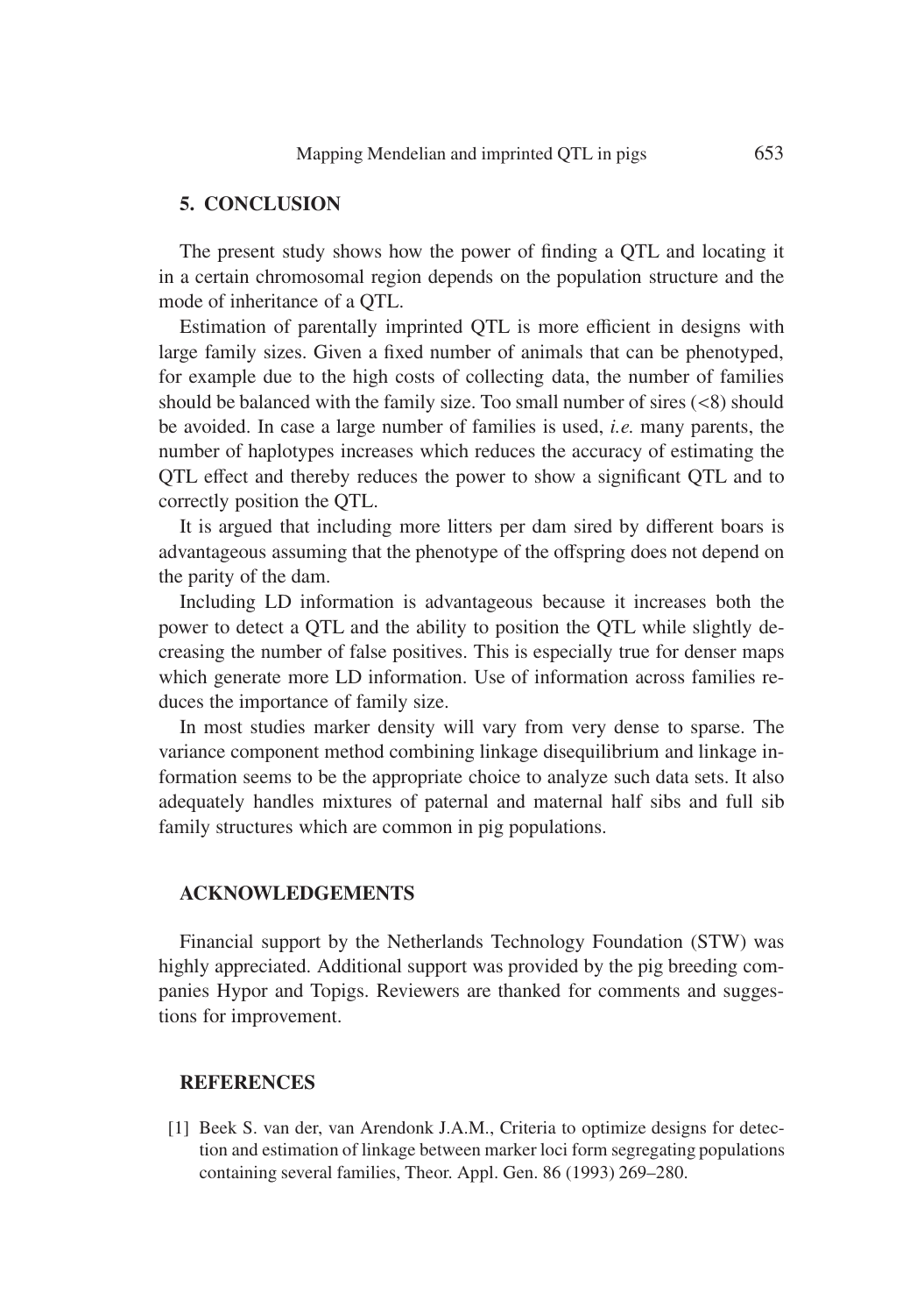- [2] Bidanel J.P., Milan D., Iannucelli N., Amigues Y., Boscher M.Y., Bourgois F., Caritez J.C., Gruand J., Le Roy P., Lagant H., Quintanilla R., Renard C., Gellin J., Ollivier L., Chevalet C., Detection of quantitative trait loci for growth and fatness in pigs, Genet. Sel. Evol. 33 (2001) 289–309.
- [3] Darvasi A., Experimental strategies for genetic dissection of complex traits in animal models, Nat. Genet. 18 (1998) 19–24.
- [4] De Koning D.J., Rattink A.P., Harlizius B., van Arendonk J.A.M, Brascamp E.W., Groenen M.A.M., Genome-wide scan for body composition in pigs reveals important role of imprinting, Proc. Natl. Acad. Sci. USA 97 (2000) 7947–7950.
- [5] De Koning D.J., Rattink A.P., Harlizius B., Groenen M.A.M., Brascamp E.W., van Arendonk J.A.M., Detection and characterization of quantitative trait loci for growth and reproduction in pigs, Livest. Prod. Sci. 72 (2001) 185–198.
- [6] De Koning D.J., Harlizius B., Rattink A.P., Groenen M.A.M., Brascamp E.W., van Arendonk J.A.M., Detection and characterization of quantitative trait loci for meat quality in pigs, J. Anim. Sci. 79 (2001) 2812–2819.
- [7] Geldermann H., Mueller E., Moser G., Reiner G., Bartenschlager H., Cepica S., Stratil A., Kuryl J., Moran C., Davoli R., Brunsch C., Genome-wide linkage and QTL mapping in porcine  $F_2$  families generated from Pietrain, Meishan and Wild Boar crosses, J. Anim. Breed. Genet. 120 (2003) 363–393.
- [8] George A.W., Visscher P.M., Haley C.S., Mapping quantitative trait loci in complex pedigrees: a two-set variance component approach, Genetics 156 (2000) 2081–2092.
- [9] Gilmour A.R., Cullis B.R., Welham S.J., Thompson R., ASReml reference manual 2nd edition, Release 1.0. NSW Agriculture Biometrical Bulletin 3, NSW Agriculture, Locked Bag, Orange, NSW 2800, Australia, 2002.
- [10] Grindflek E., Szyda J., Liu Z., Lien S., Detection of quantitative trait loci for meat quality in a commercial slaughter pig cross, Mamm. Genome 12 (2001) 299–304.
- [11] Hoeschele I., Uimari P., Grignola F.E., Zhang Q., Gage K.M., Advances in statistical methods to map quantitative trait loci in outbred populations, Genetics 147 (1997) 1445–1457.
- [12] Janss L.L.G., Heuven H.C.M., LDLA, a package to compute IBD matrices for QTL fine mapping by variance component methods, Abstracts of 56th annual meeting of EAAP (2005) p. 125.
- [13] Lee S.H., Werf J.H.J. van der, The efficiency of designs for fine-mapping of quantitative trait loci using combined linkage disequilibrium and linkage, Genet. Sel. Evol. 36 (2004) 145–161.
- [14] Lee S.H., Werf J.H.J. van der, The role of pedigree information in combined linkage disequilibrium and linkage mapping of quantitative trait loci in general complex pedigree, Genetics 169 (2005) 455–466.
- [15] Malek M., Dekkers J.C.M., Lee H.K., Baas T.J., Prusa K., Huff-Lonergan E., Rothschild M.F., A molecular genome scan analysis to identify chromosomal regions influencing economic traits in the pig. I. Growth and body composition, Mamm. Genome 12 (2001) 630–636.